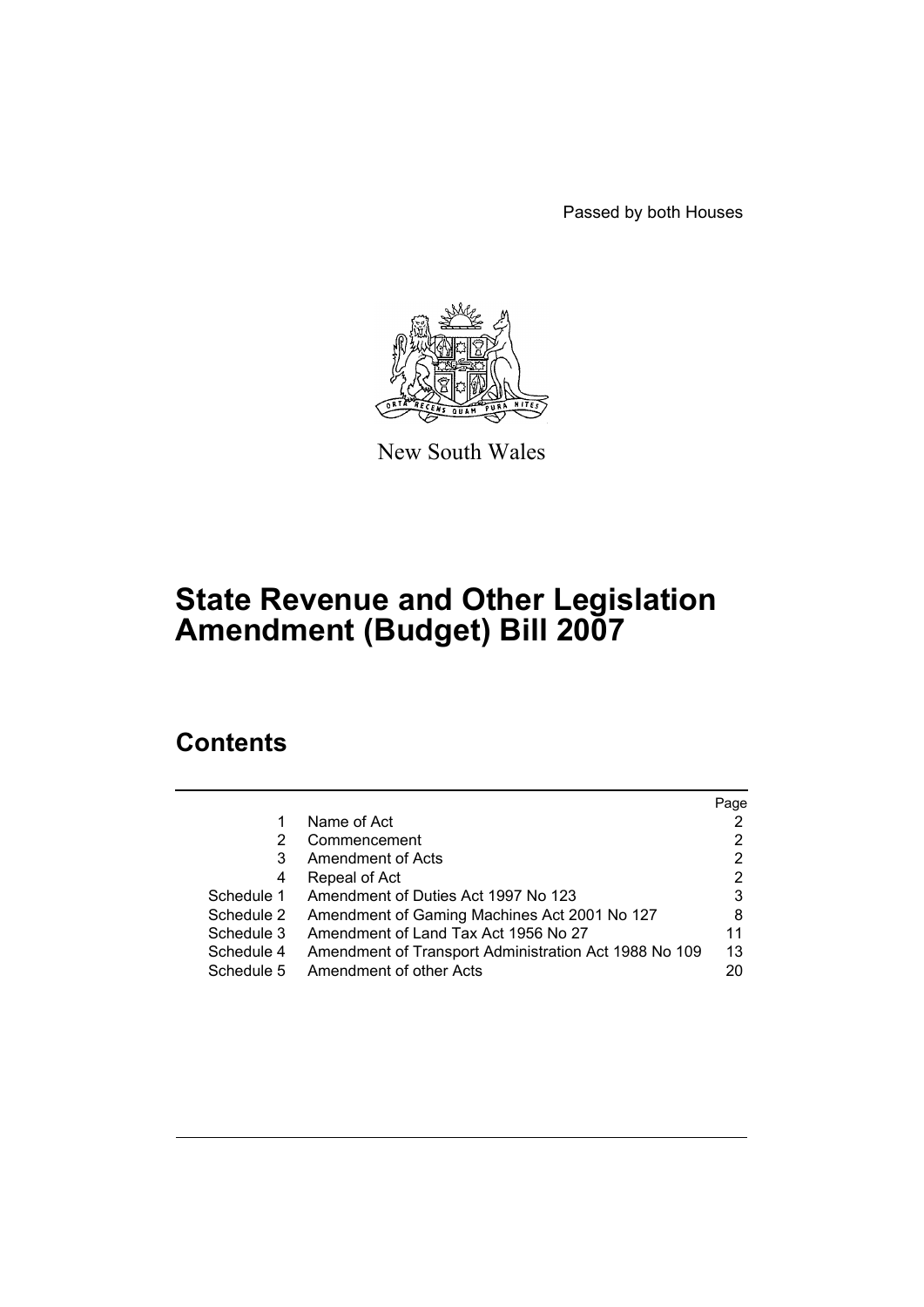*I certify that this public bill, which originated in the Legislative Assembly, has finally passed the Legislative Council and the Legislative Assembly of New South Wales.*

> *Clerk of the Legislative Assembly. Legislative Assembly, Sydney, , 2007*



New South Wales

# **State Revenue and Other Legislation Amendment (Budget) Bill 2007**

Act No , 2007

An Act to make miscellaneous amendments to State revenue legislation and other legislation in connection with the Budget for the year 2007–08.

*I have examined this bill and find it to correspond in all respects with the bill as finally passed by both Houses.*

*Assistant Speaker of the Legislative Assembly.*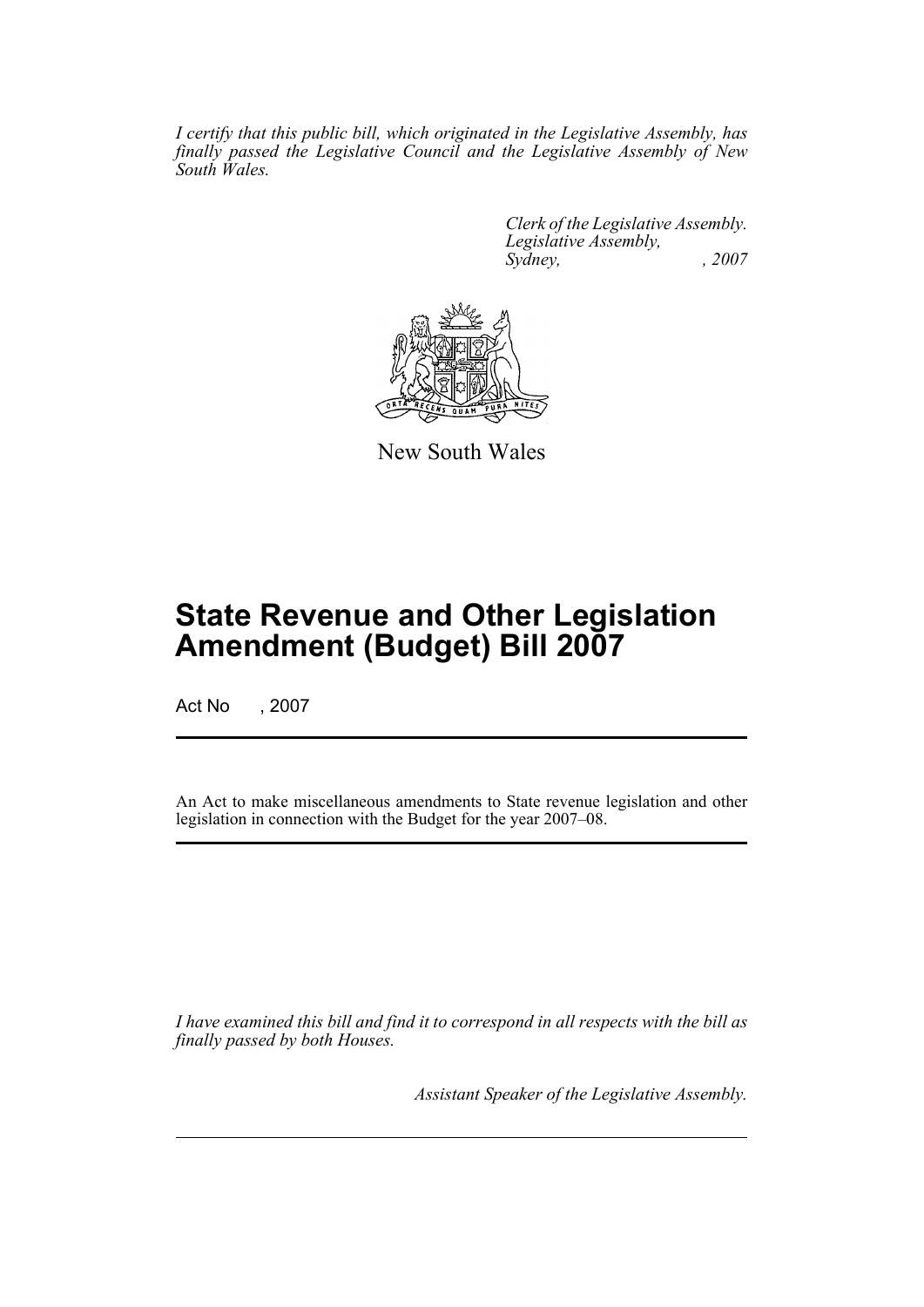#### <span id="page-2-0"></span>**The Legislature of New South Wales enacts:**

#### **1 Name of Act**

This Act is the *State Revenue and Other Legislation Amendment (Budget) Act 2007*.

#### <span id="page-2-1"></span>**2 Commencement**

- (1) This Act commences on the date of assent to this Act, except as provided by subsection (2).
- (2) The following provisions commence, or are taken to have commenced, on the dates indicated:

Schedule 1 [9] and [10]—1 September 2007

Schedule 2—1 July 2007

Schedule 4 (except Schedule 4 [4] and [8]–[12]) and Schedule 5—on the date of assent to this Act or 1 July 2007, whichever is the later Schedule 4 [4] and [8]–[12]—1 July 2007

#### <span id="page-2-2"></span>**3 Amendment of Acts**

The Acts specified in Schedules 1–5 are amended as set out in those Schedules.

#### <span id="page-2-3"></span>**4 Repeal of Act**

- (1) This Act is repealed on the day following the day on which all of the provisions of this Act have commenced.
- (2) The repeal of this Act does not, because of the operation of section 30 of the *Interpretation Act 1987*, affect any amendment made by this Act.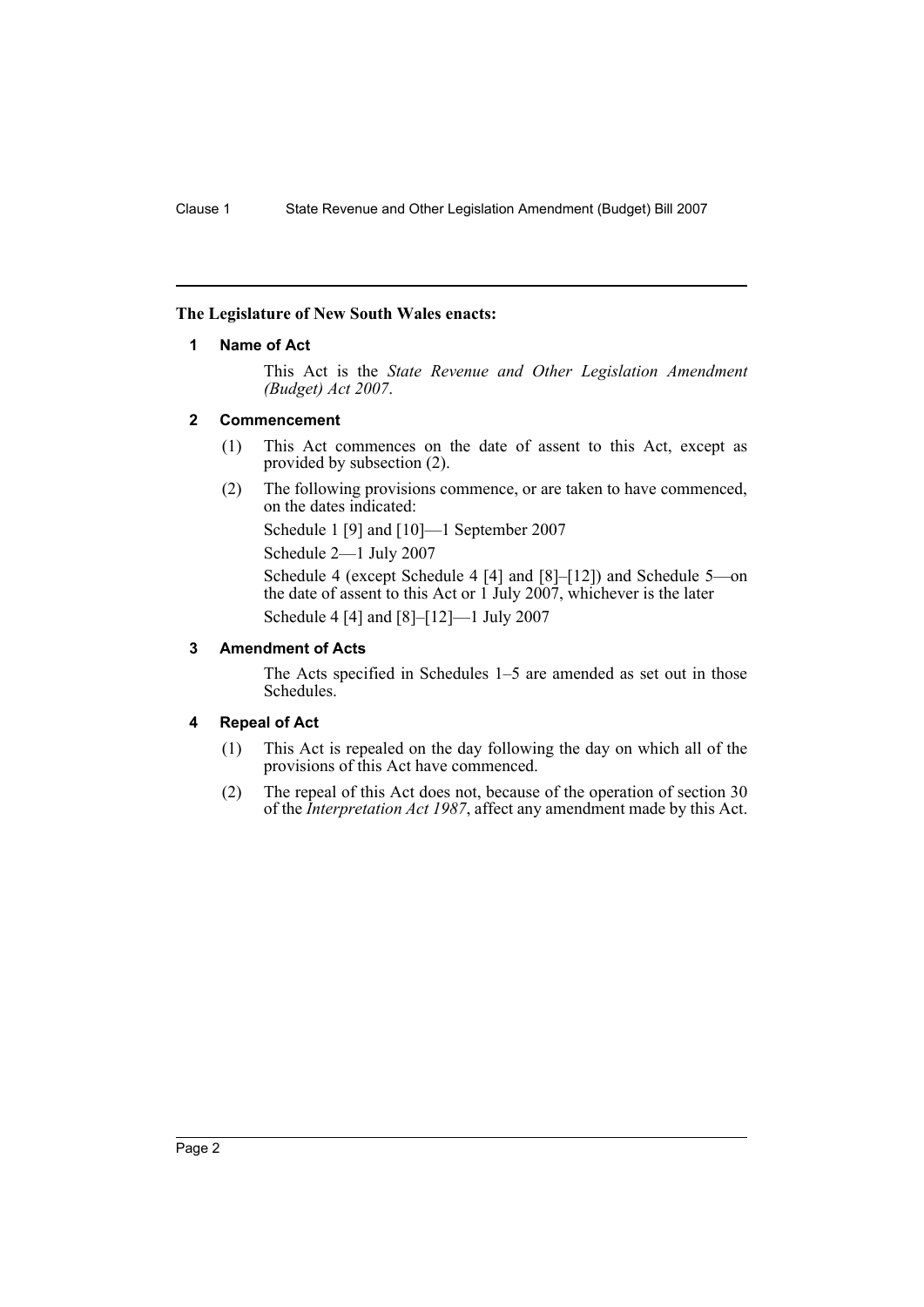Amendment of Duties Act 1997 No 123 Schedule 1

# <span id="page-3-0"></span>**Schedule 1 Amendment of Duties Act 1997 No 123**

(Section 3)

# **[1] Section 77 Eligible mortgages**

Insert at the end of section 77:

**Note.** See also section 221B, which extends a general mortgage duty exemption to all mortgages associated with owner occupied housing, and takes effect on and from 1 September 2007.

#### **[2] Section 203A Abolition of mortgage duty—effective 1 July 2009**

Omit "1 January 2011" wherever occurring.

Insert instead "1 July 2009".

#### **[3] Section 210 How is mortgage duty charged?**

Omit "subsections (2)–(4)" from section 210 (1).

Insert instead "subsection (2)".

#### **[4] Section 210 (2)**

Omit ", except as provided by subsection (4)".

### **[5] Section 210 (3) and (4)**

Omit the subsections and note (3) at the end of the subsections.

#### **[6] Section 221 Eligible mortgages under First Home Plus**

Insert after section 221 (2):

(3) This section does not prevent section 221B from applying in respect of a mortgage.

**Note.** Section 221B extends a general mortgage duty exemption to all mortgages associated with owner occupied housing, and takes effect on and from 1 September 2007.

#### **[7] Chapter 7, Part 3A**

Insert after Part 3:

# **Part 3A Exemptions for mortgages associated with housing**

#### **221A Definitions**

In this Part: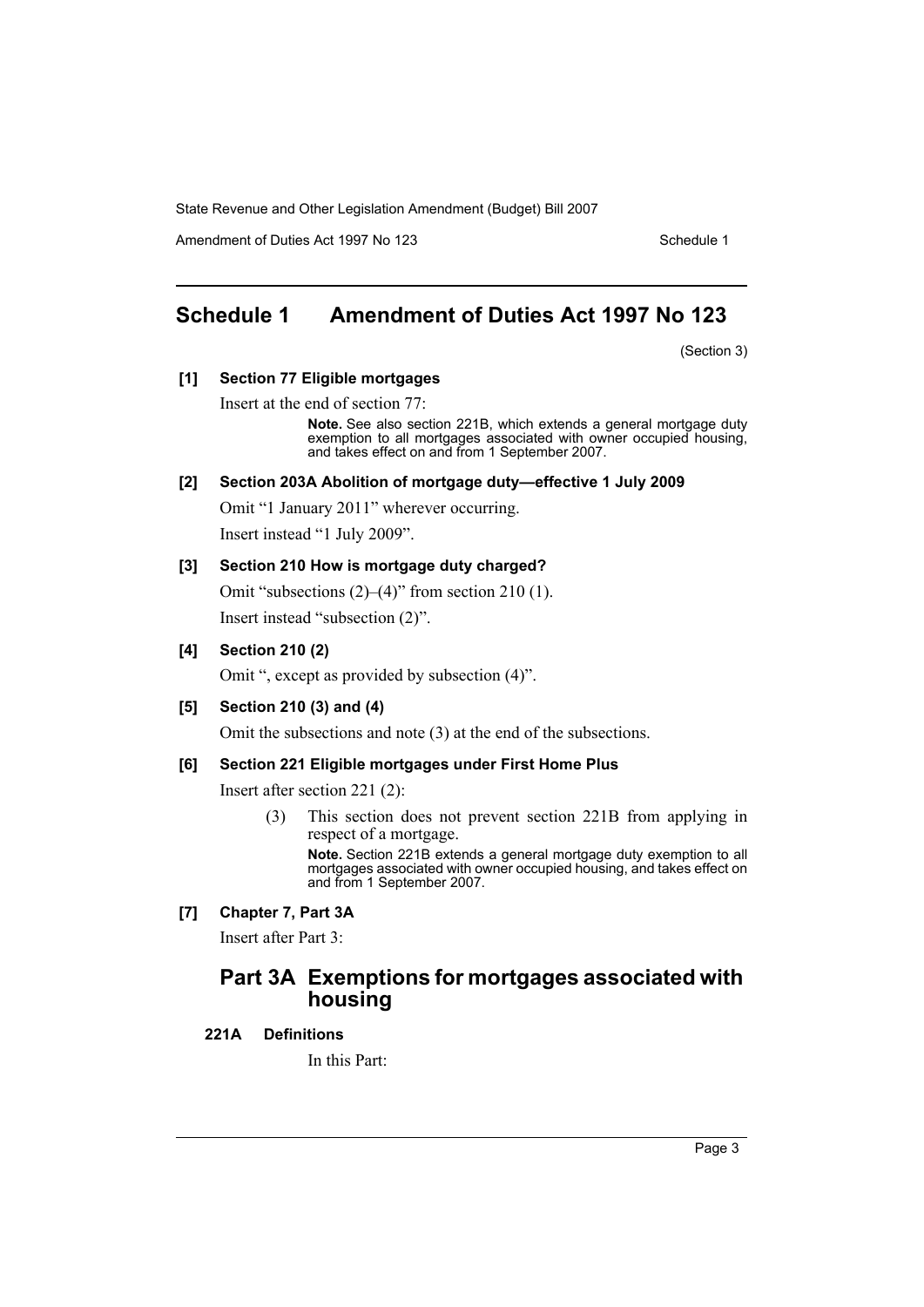*alterations or additions*, in relation to a private dwelling house, includes:

- (a) any improvements to the parcel of land on which the dwelling house is constructed, and
- (b) the maintenance, repair or renovation of the dwelling house or of an improvement referred to in paragraph (a).

*APRA reporting standard* means a reporting standard determined by the Australian Prudential Regulation Authority under section 13 of the *Financial Sector (Collection of Data) Act 2001* of the Commonwealth.

#### *private dwelling house* includes:

- (a) a lot within the meaning of the *Strata Schemes Management Act 1996*, and
- (b) a land use entitlement that confers a right to occupy a private dwelling house.

*residential land* means a parcel of vacant land that is zoned or otherwise designated for use under an environmental planning instrument (within the meaning of the *Environmental Planning and Assessment Act 1979*) for residential or principally for residential purposes.

#### **221B Mortgages associated with owner occupied housing**

- (1) Mortgage duty is not chargeable in respect of a mortgage if the mortgage secures an advance or advances made for the purpose of owner occupied housing and no other advances.
- (2) If a mortgage secures an advance made for the purpose of owner occupied housing and another advance that is not made for that purpose, mortgage duty is not chargeable in respect of the mortgage in relation to the amount advanced for the purpose of owner occupied housing.
- (3) This section applies in respect of a mortgage only if the borrower under the mortgage is a natural person or, if there is more than one borrower, each of them is a natural person.
- (4) An advance is made for the purpose of owner occupied housing if it is to be applied wholly or predominantly for one or more of the following purposes:
	- (a) financing the acquisition of a residence,
	- (b) financing the construction of a residence,
	- (c) financing alterations or additions to a residence,
	- (d) financing the acquisition of residential land,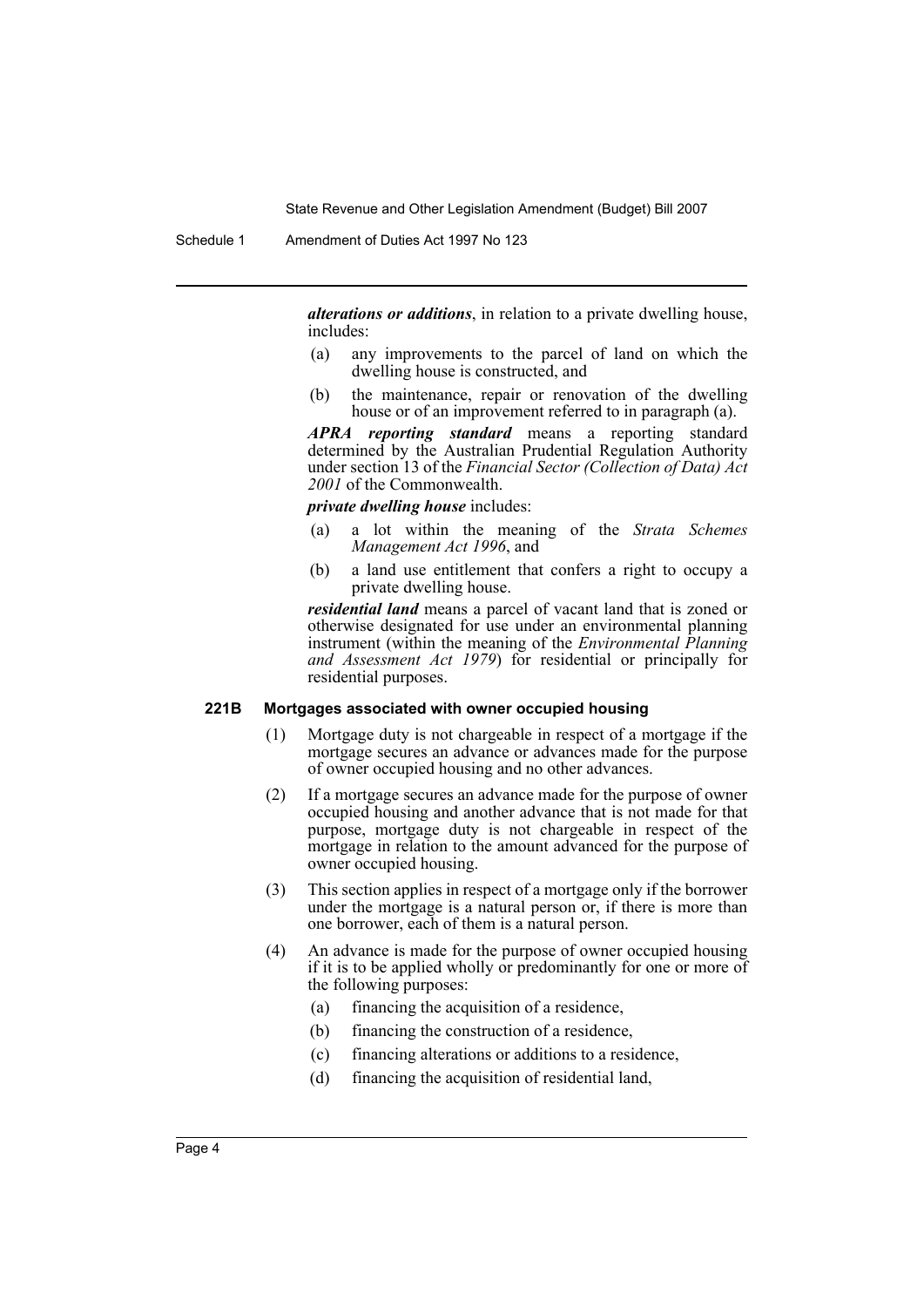Amendment of Duties Act 1997 No 123 Schedule 1

- (e) repaying another advance, if the advance to be repaid was made for the purpose of owner occupied housing (within the meaning of this section).
- (5) For the purposes of this section, a *residence* is a private dwelling house that is used and occupied or intended to be used and occupied by the borrower, or by any of the borrowers, as a place of residence.
- (6) To avoid doubt, an exemption provided for by this section is not available in respect of any advance that is to be applied wholly or predominantly for business or investment purposes (or both).
- (7) The Chief Commissioner may, by written instrument, determine the criteria that may be applied by lenders for the purpose of establishing that the exemption provided for by this section applies in respect of an advance.
- (8) Without limiting subsection (7), the Chief Commissioner may determine that an advance is taken to be made for the purpose of owner occupied housing if it meets criteria set out in any APRA reporting standard relating to housing finance that is specified by the Chief Commissioner to be applicable to the exemption under this section.
- (9) A determination made by the Chief Commissioner under this section:
	- (a) may be varied or revoked by the making of a further determination, and
	- (b) has effect according to its tenor.
- (10) The exemption provided for by this section takes effect on and from 1 September 2007.

#### **221C Mortgages associated with investment housing**

- (1) Mortgage duty is not chargeable in respect of a mortgage if the mortgage secures an advance or advances made for the purpose of investment housing and no other advances.
- (2) If a mortgage secures an advance made for the purpose of investment housing and another advance that is not made for that purpose, mortgage duty is not chargeable in respect of the mortgage in relation to the amount advanced for the purpose of investment housing.
- (3) This section applies in respect of a mortgage only if the borrower under the mortgage is a natural person or, if there is more than one borrower, each of them is a natural person.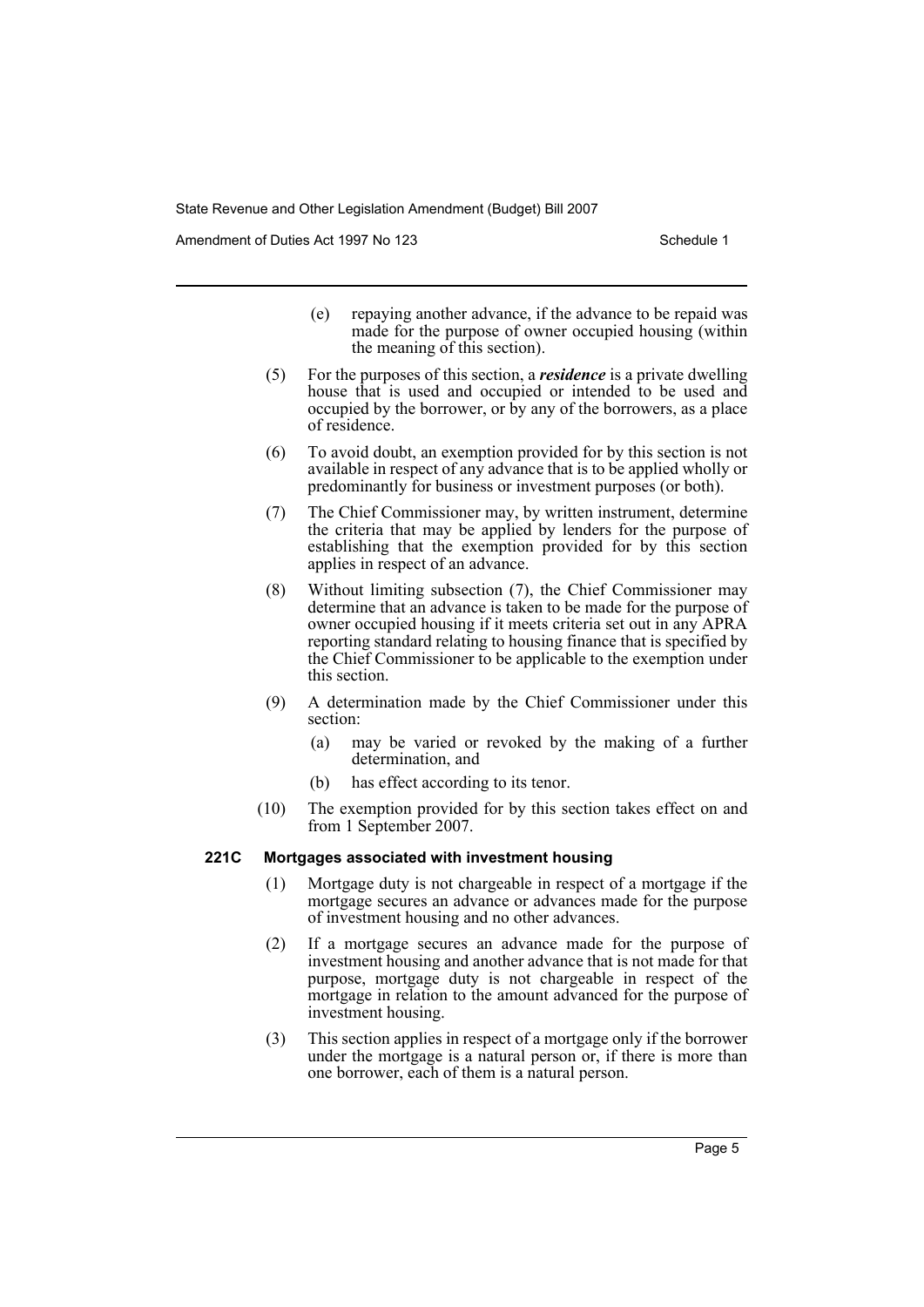- (4) An advance is made for the purpose of investment housing if it is to be applied wholly or predominantly for one or more of the following purposes:
	- (a) financing the acquisition of investment housing,
	- (b) financing the construction of investment housing,
	- (c) financing alterations or additions to investment housing,
	- (d) repaying another advance, if the advance to be repaid was made for the purposes of investment housing (within the meaning of this section).
- (5) For the purposes of this section, *investment housing* is any private dwelling house that is used, or is intended to be used or sold, for investment or business purposes (or both) by the borrower or by any of the borrowers.
- (6) The Chief Commissioner may, by written instrument, determine the criteria that may be applied by lenders for the purpose of establishing that the exemption provided for by this section applies in respect of an advance.
- (7) Without limiting subsection (6), the Chief Commissioner may determine that an advance is taken to be made for the purpose of investment housing if it meets criteria set out in any APRA reporting standard relating to personal or commercial finance that is specified by the Chief Commissioner to be applicable to the exemption under this section.
- (8) A determination made by the Chief Commissioner under this section:
	- (a) may be varied or revoked by the making of a further determination, and
	- (b) has effect according to its tenor.
- (9) The exemption provided for by this section takes effect on and from 1 July  $200\overline{8}$ .

# **[8] Chapter 7, Part 4, heading**

Omit the heading. Insert instead:

# **Part 4 Other exemptions**

# **[9] Section 223 Mortgages associated with certain credit contracts** Omit section 223 (4).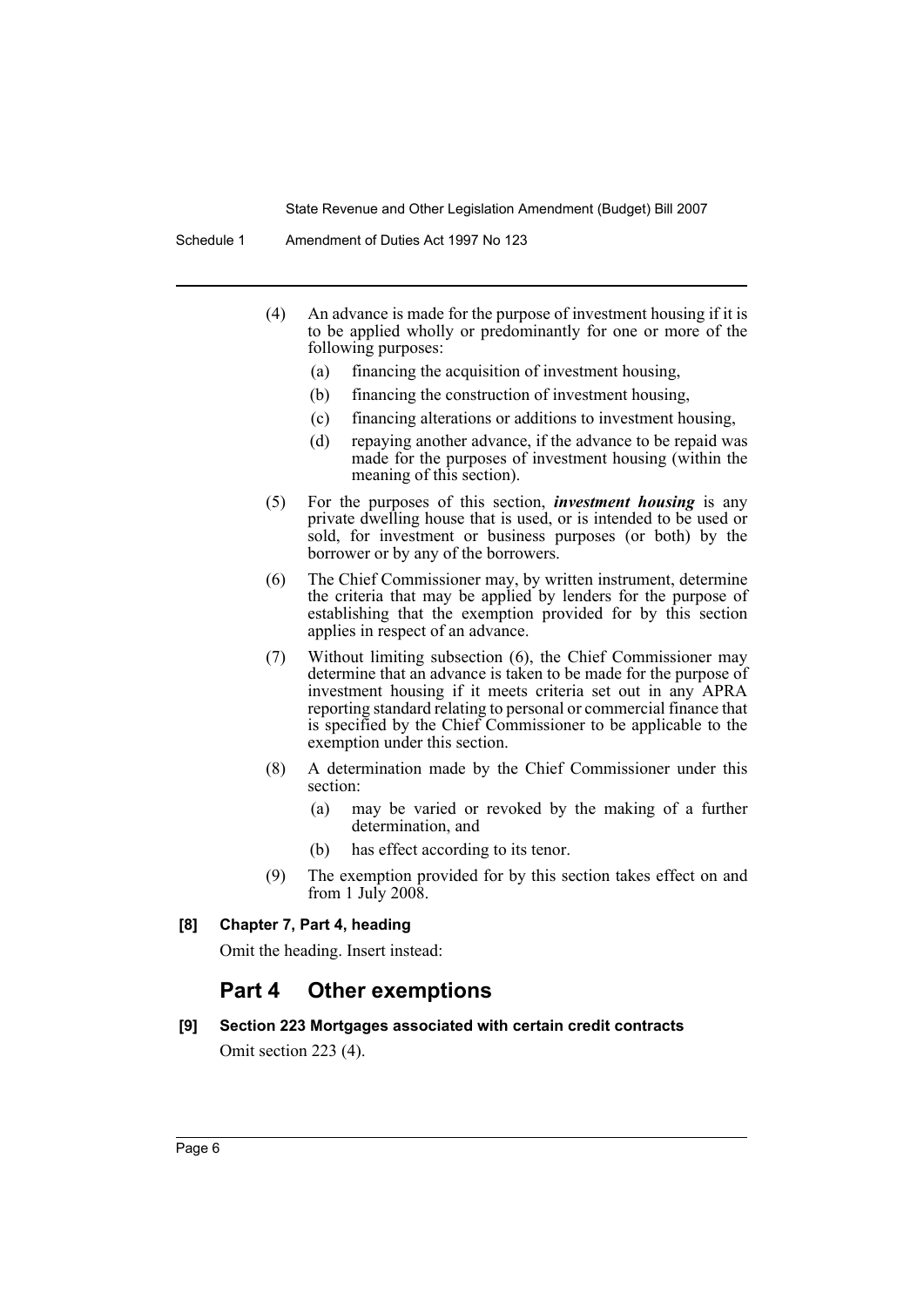Amendment of Duties Act 1997 No 123 Schedule 1

#### **[10] Section 223 (5), definition of "private dwelling house"**

Omit the definition.

#### **[11] Section 278 Department of Housing and Aboriginal Housing Office tenants**

Insert after section 278 (9):

(10) This section does not prevent section 221B from applying in respect of a mortgage.

> **Note.** Section 221B extends a general mortgage duty exemption to all mortgages associated with owner occupied housing, and takes effect on and from 1 September 2007.

#### **[12] Schedule 1 Savings, transitional and other provisions**

Insert at the end of clause 1 (1):

*State Revenue and Other Legislation Amendment (Budget) Act 2007*

#### **[13] Schedule 1**

Insert at the end of Schedule 1, with appropriate Part and clause numbers:

# **Part Provisions consequent on enactment of State Revenue and Other Legislation Amendment (Budget) Act 2007**

### **Changes to mortgage duty provisions**

- (1) An exemption provision does not apply to a mortgage or instrument of security first executed before the effective date of the exemption provision unless an advance or further advance is made in respect of the mortgage or instrument on or after that effective date (and in such a case the exemption provision applies only in respect of the advance or further advance).
- (2) For the purposes of this clause:

*effective date* of an exemption provision means the date on and from which the exemption provided for by the exemption provision takes effect, as set out in the exemption provision.

*exemption provision* means section 221B or 221C, as inserted by the *State Revenue and Other Legislation Amendment (Budget) Act 2007*.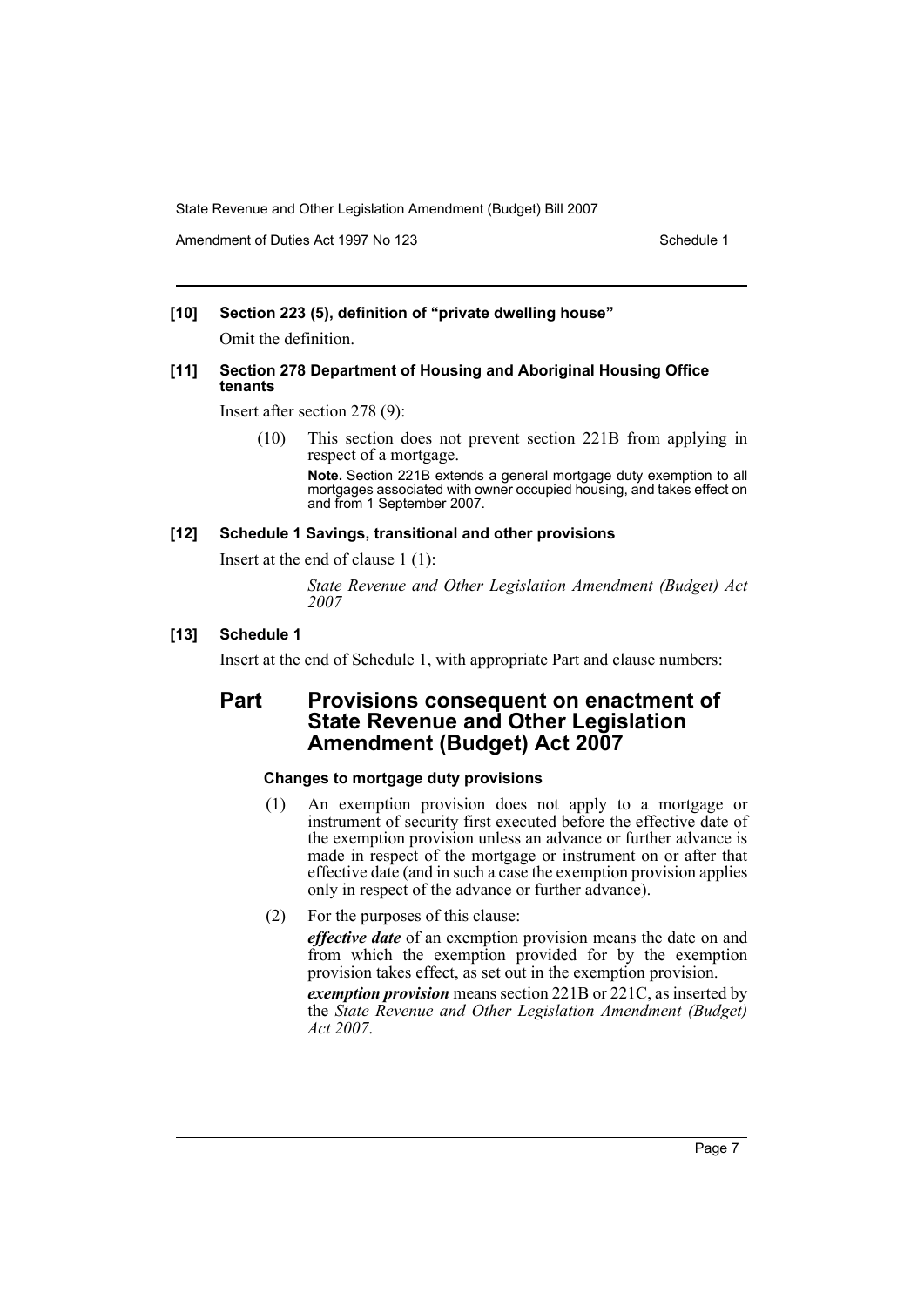# <span id="page-8-0"></span>**Schedule 2 Amendment of Gaming Machines Act 2001 No 127**

(Section 3)

**[1] Section 15A Large-scale clubs required to reduce their allocated number of poker machine entitlements**

Omit "2 July" from section 15A (2A). Insert instead "31 July".

#### **[2] Section 15A (2A)**

Omit "are forfeited".

Insert instead "are, except as provided by section 15B, forfeited".

#### **[3] Section 15B**

Insert after section 15A:

#### **15B Transitional scheme relating to reduction of certain poker machine entitlements allocated to large-scale clubs**

- (1) This section applies in relation to a large-scale club that has not, by 31 July 2007, reduced the number of poker machine entitlements allocated in respect of its relevant premises to the number required under section 15A (1).
- (2) A large-scale club to which this section applies may, on or before 31 July 2007 or such later date as may be prescribed by the regulations (*the due date*), pay the Director-General a levy (calculated in accordance with subsection (3)) to retain any or all of the remaining poker machine entitlements that would otherwise be forfeited under section 15A (2A).
- (3) The levy is \$3,390 for each of the remaining poker machine entitlements that the large-scale club intends to retain in accordance with this section (*the retained entitlements*).
- (4) If, on or before the due date, the large-scale club:
	- (a) pays the levy for each of the retained entitlements, and
	- (b) is authorised under Part 5 to dispose of the number of approved poker machines that corresponds to the number of poker machine entitlements that the club was required, in accordance with the regulations, to transfer in respect of the year ending 2 April 2007 (*the 2007 annual target*), and
	- (c) removes that number of approved poker machines from its relevant premises, and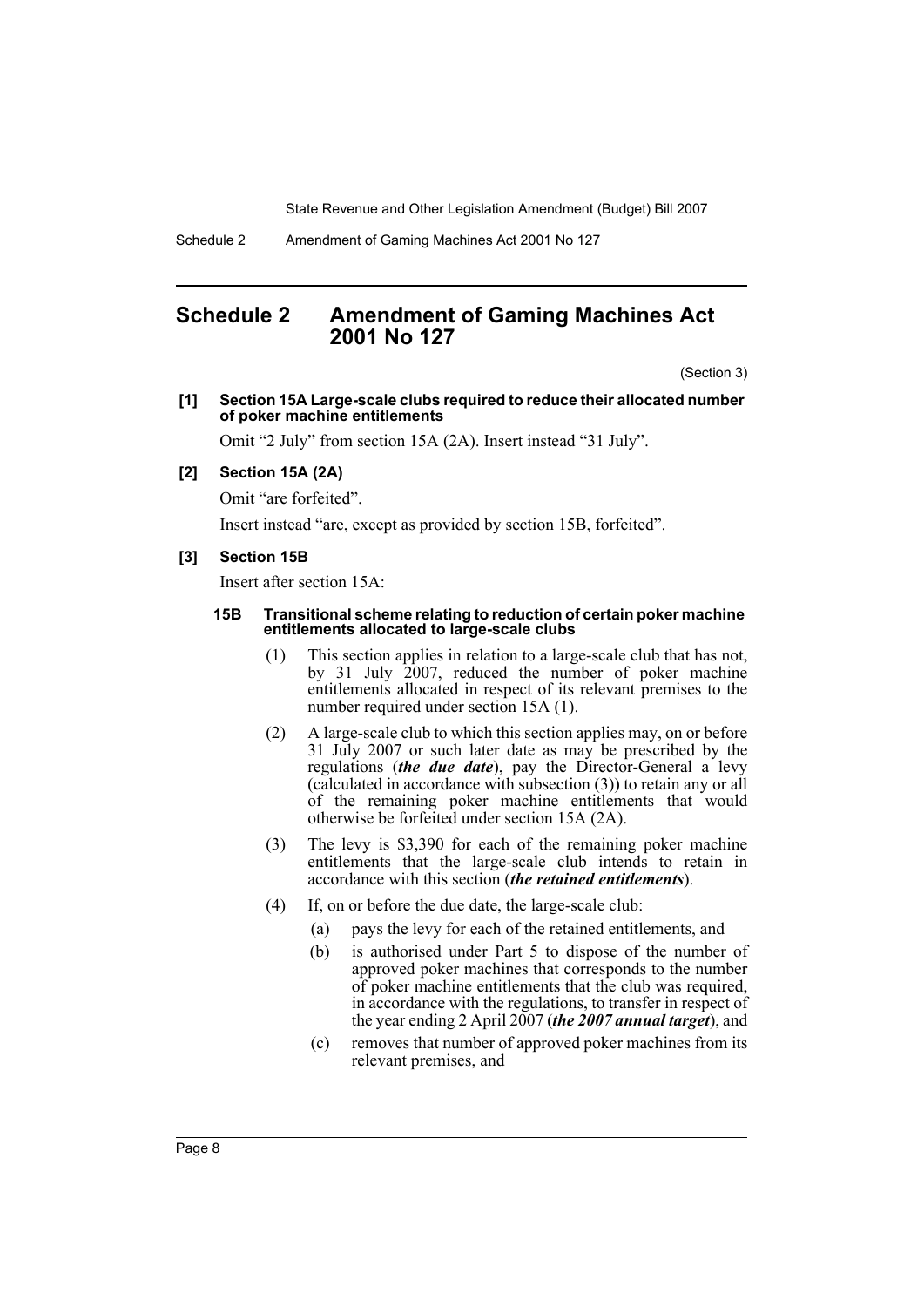Amendment of Gaming Machines Act 2001 No 127 Schedule 2

- (d) forfeits to the Board one-third of the entitlements comprising the 2007 annual target,
- the retained entitlements are not forfeited under section 15A (2A).
- (5) If:
	- (a) the large-scale club forfeits poker machine entitlements under subsection (4) (d), and
	- (b) the club subsequently transfers, in accordance with this Division, any of the retained entitlements,

each of the entitlements forfeited under subsection (4) (d) is, for the purposes of that subsequent transfer, taken to be one of the entitlements that the club is required to forfeit to the Board under section 20 (3) (b).

- (6) Accordingly, the large-scale club is exempt from the operation of section  $20(3)$  (b) to the extent that the club is not required to forfeit poker machine entitlements from a transfer block under that section if those entitlements are, because of subsection (5), already taken to have been forfeited under this section.
- (7) If a large-scale club to which this section applies has not, by 1 December 2008, reduced the number of poker machine entitlements allocated in respect of its relevant premises to the number required under section 15A (1), the remaining number of entitlements that the club was required to transfer in order to reach that reduced number are forfeited to the Board.
- (8) Any levy paid to the Director-General under this section is to be paid into a fund, called the Community Development Fund, administered by the Department of the Arts, Sport and Recreation.
- (9) Money held in the Community Development Fund may be applied:
	- (a) for such community benefits as the Director-General considers appropriate, or
	- (b) for such other purposes as may be authorised or permitted by or under this or any other Act.

#### **[4] Section 21A Special provisions relating to transfer by large-scale clubs of poker machine entitlements**

Omit section 21A (3) and (4).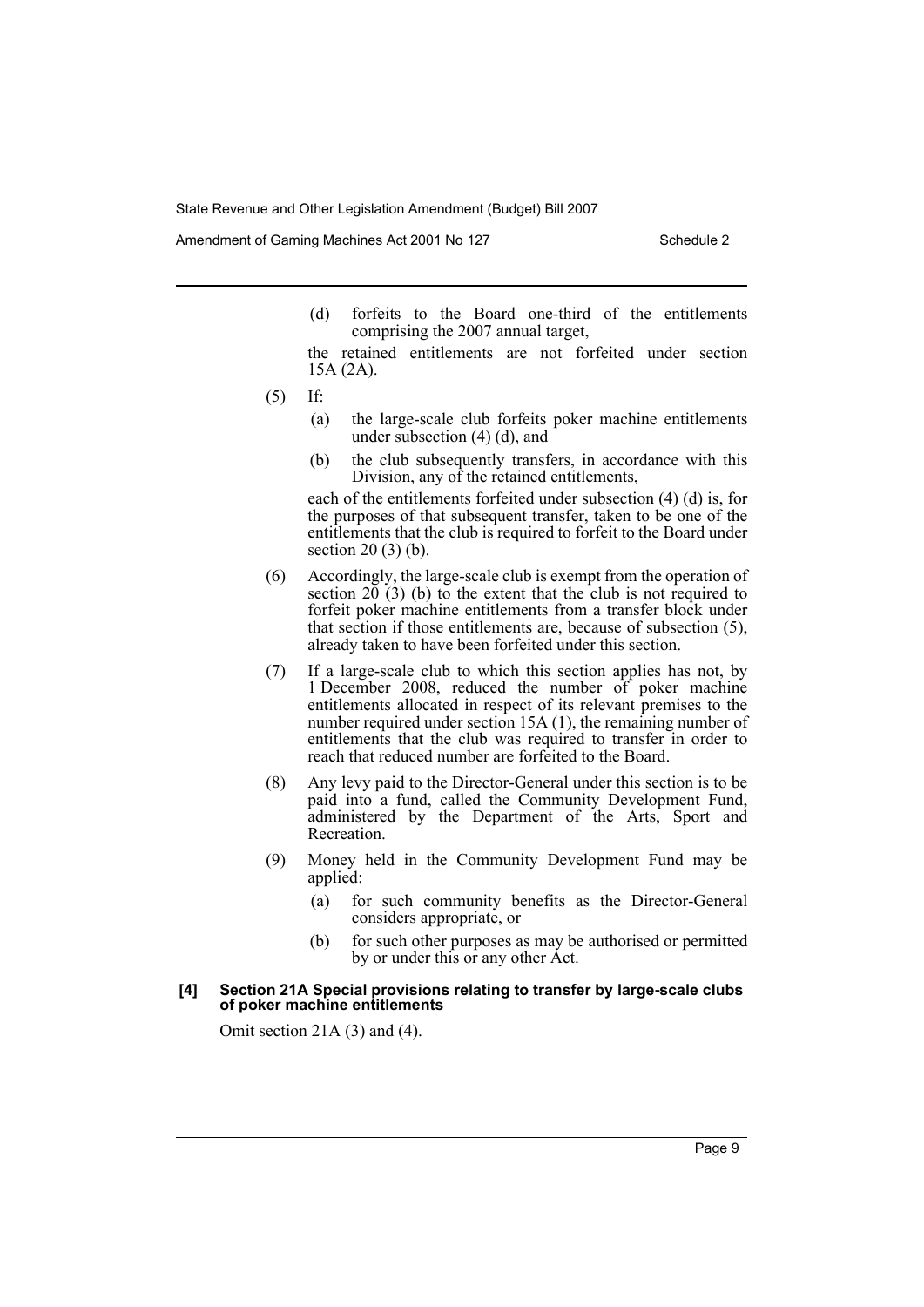Schedule 2 Amendment of Gaming Machines Act 2001 No 127

# **[5] Section 210 Regulations**

Insert after section 210  $(2)$   $(x)$ :

(y) the purposes for which money in the Community Development Fund (as referred to in section 15B) may be applied.

#### **[6] Schedule 1 Savings, transitional and other provisions**

Insert at the end of clause 1 (1):

*State Revenue and Other Legislation Amendment (Budget) Act 2007*, but only to the extent that it amends this Act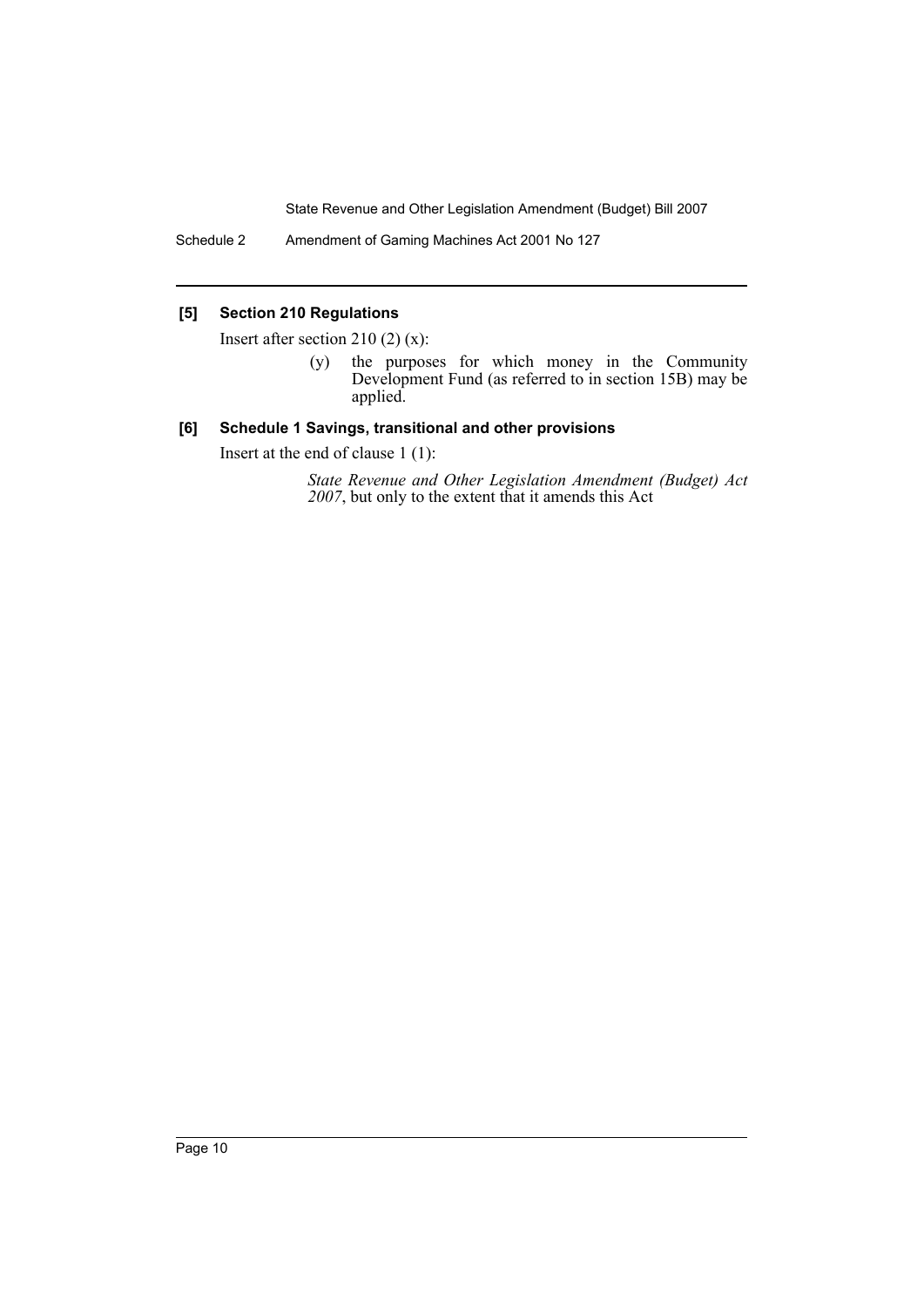Amendment of Land Tax Act 1956 No 27 Schedule 3

# <span id="page-11-0"></span>**Schedule 3 Amendment of Land Tax Act 1956 No 27**

(Section 3)

#### **[1] Section 3AJ Levy of land tax after 31 December 2005 and before 31 December 2007**

Insert "and ending with 2006" after "commencing with 2005" wherever occurring in section 3AJ (1) and (2).

#### **[2] Section 3AK**

Insert after section 3AJ:

#### **3AK Levy of land tax after 31 December 2007**

- (1) Except as provided by subsection (2), in respect of the taxable value of all the land owned by any person at midnight on 31 December in any year (commencing with 2007) there is to be charged, levied, collected and paid under the provisions of the Principal Act and in the manner prescribed under that Act, land tax for the period of 12 months commencing on 1 January in the next succeeding year and at the rates set out in Schedule 12.
- (2) In respect of the taxable value of all the land owned by a person at midnight on 31 December in any year (commencing with 2007) where:
	- (a) the owner is a company classified under section 29 of the Principal Act as a non-concessional company, or
	- (b) the land is subject to a special trust,

land tax for the period of 12 months commencing on 1 January in the next succeeding year is, except as provided by section 27 (2A) of the Principal Act, to be charged, levied, collected and paid as referred to in subsection (1) at the rate of 1.6 cents for each \$1 of the taxable value.

(3) If the total amount of land tax payable pursuant to this section by any person in any year would, but for this subsection, be less than \$100, no land tax is payable.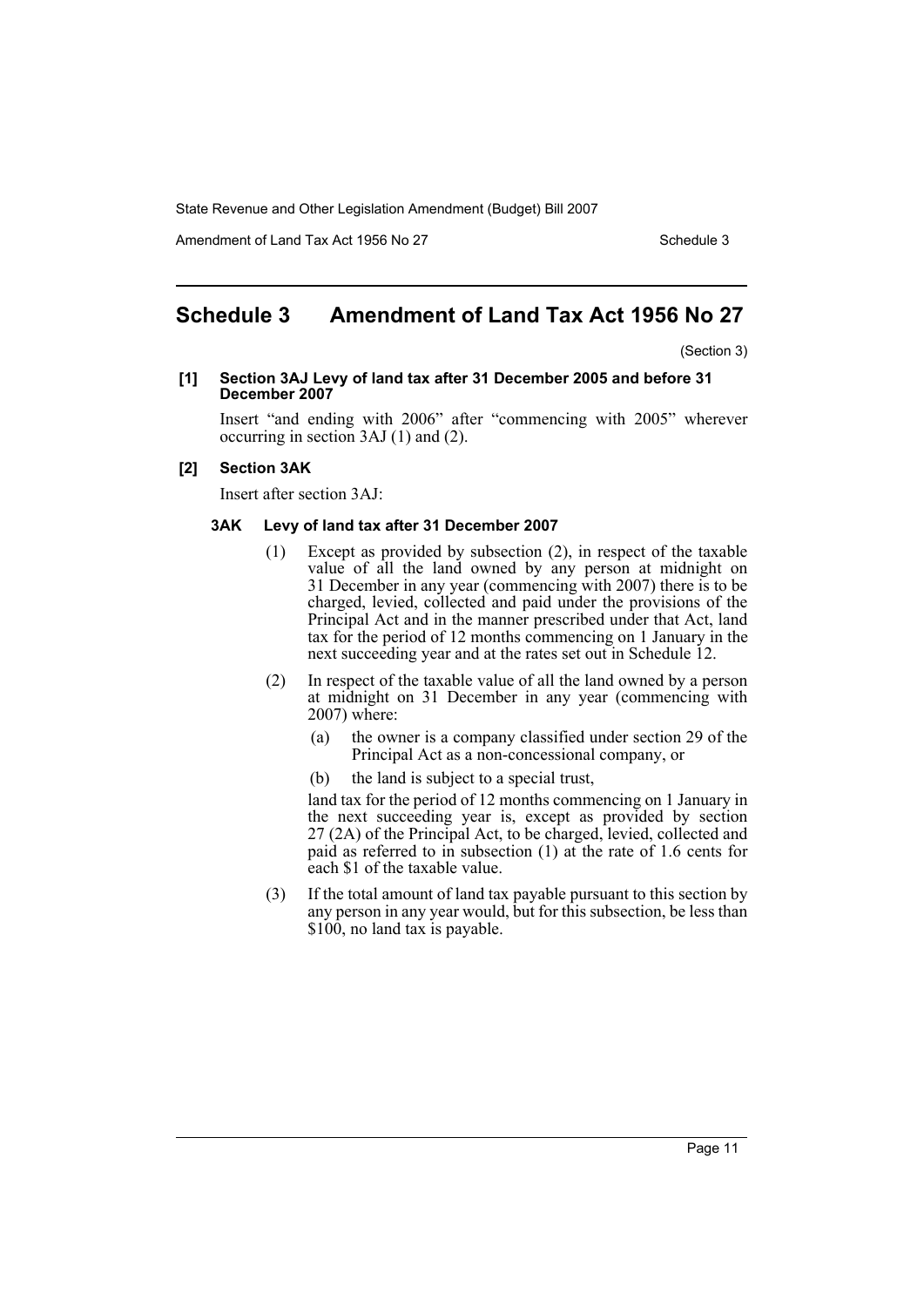Schedule 3 Amendment of Land Tax Act 1956 No 27

# **[3] Schedule 12**

Insert after Schedule 11:

# **Schedule 12**

(Section 3AK)

| Where the taxable value assessed Rates of land tax payable<br>under the Principal Act |                                                                |
|---------------------------------------------------------------------------------------|----------------------------------------------------------------|
| is not more than the tax threshold                                                    | nil                                                            |
| is more than the tax threshold                                                        | \$100 plus 1.6c for each \$1 in excess of<br>the tax threshold |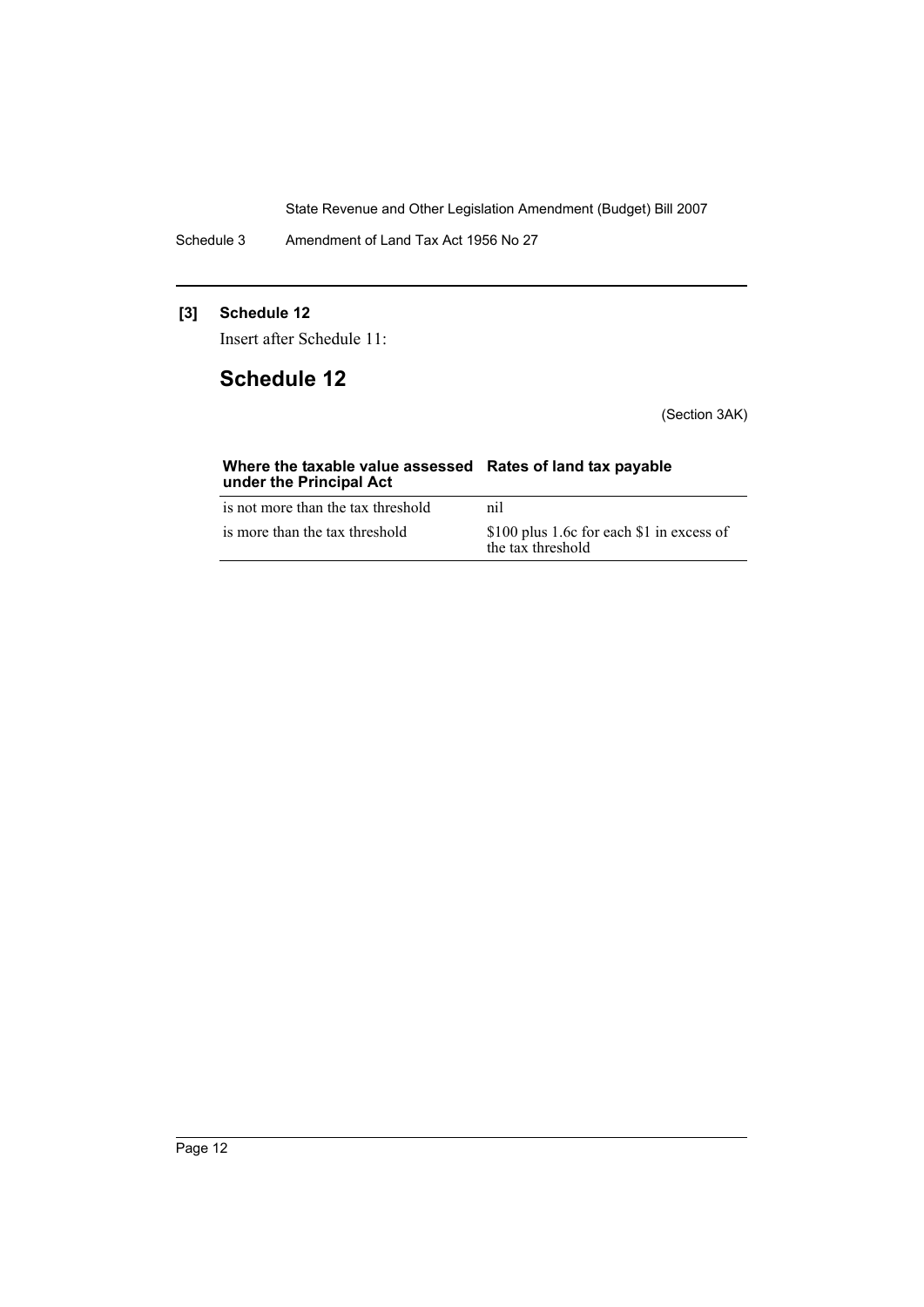Amendment of Transport Administration Act 1988 No 109 Schedule 4

# <span id="page-13-0"></span>**Schedule 4 Amendment of Transport Administration Act 1988 No 109**

(Section 3)

#### **[1] Section 3 Definitions**

Omit the definition of *State Rail Authority* from section 3 (1). Insert instead:

*State Rail Authority Residual Holding Corporation* (or *SRA Residual Holding Corporation*) means the State Rail Authority Residual Holding Corporation constituted under this Act.

#### **[2] Section 88A Definitions**

Omit ", the State Rail Authority" from the definition of *rail authority*.

#### **[3] Section 88G Severance of rail infrastructure facilities and from leased or licensed land**

Omit ", RIC or the State Rail Authority" wherever occurring in section 88G (1) and (2).

Insert instead "or RIC".

#### **[4] Section 94 Transfer of assets, rights and liabilities**

Omit "State Rail Authority" from the definition of *rail authority* in section 94 (6).

Insert instead "SRA Residual Holding Corporation".

# **[5] Section 94 (7)**

Insert after section 94 (6):

(7) In this section and Schedule 4, a reference to the Minister, in relation to the transfer of any assets, rights or liabilities of the SRA Residual Holding Corporation, is to be read as a reference to the Treasurer.

#### **[6] Schedule 6 Transfer of certain staff**

Insert after clause 18:

#### **19 Orders relating to SRA**

- (1) An order may not be made under this Part in relation to the transfer of staff to or from the SRA after the commencement of this clause.
- (2) In this Schedule, *SRA* means the State Rail Authority.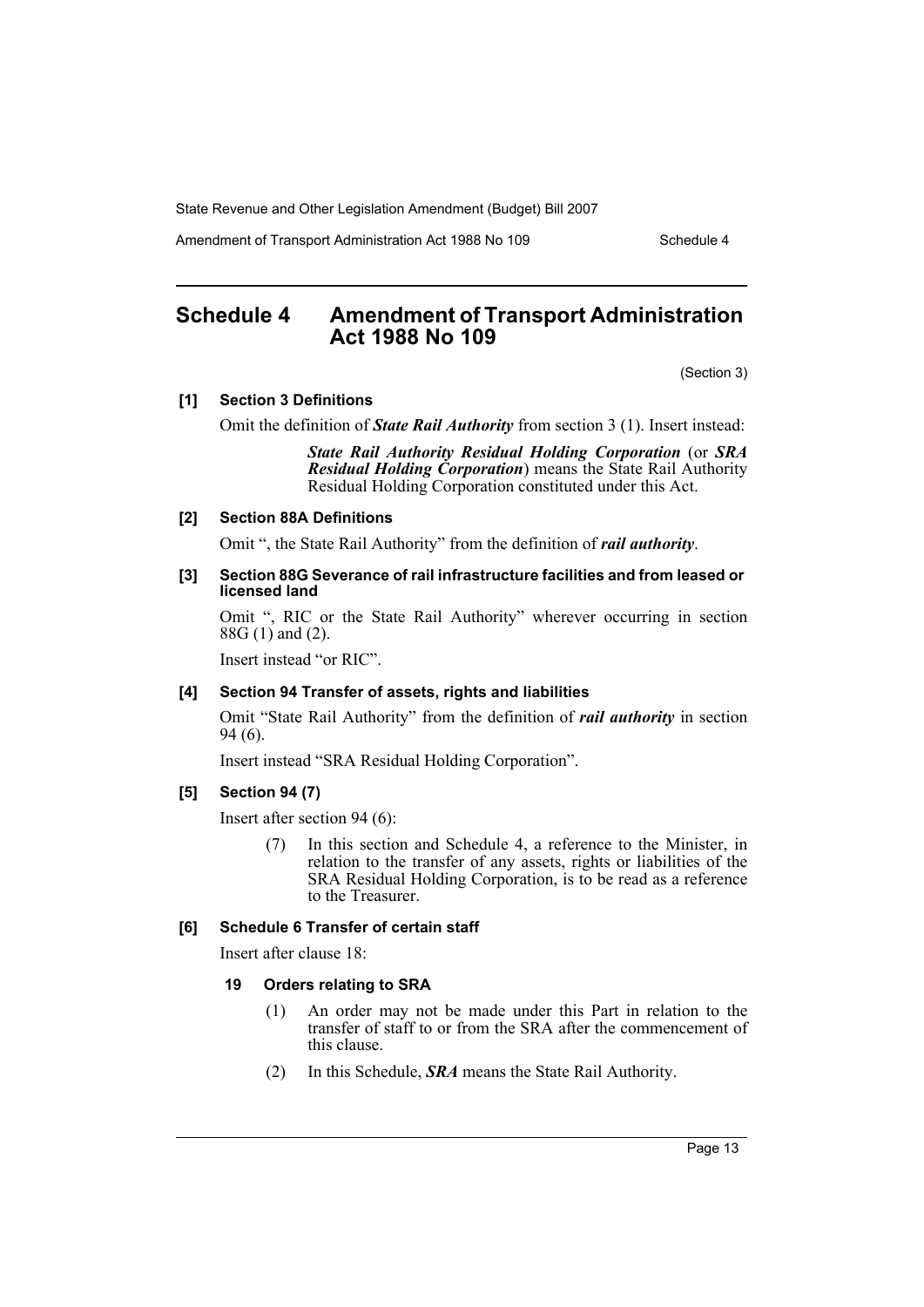#### **[7] Schedule 6A Powers relating to rail infrastructure facilities and land**

Omit paragraph (a) of the definition of *rail authority* in clause 1. Insert instead:

> (a) RailCorp, RIC and Transport Infrastructure Development Corporation, and

# **[8] Schedule 7 Savings, transitional and other provisions**

Insert at the end of clause 2 (1):

*State Revenue and Other Legislation Amendment (Budget) Act 2007*

### **[9] Schedule 7**

Insert at the end of Schedule 7 with appropriate Part and clause numbers:

# **Part Provisions consequent on enactment of State Revenue and Other Legislation Amendment (Budget) Act 2007**

#### **Chief Executive**

- (1) On the repeal of clause 6 of Schedule 8, the person holding office as the Chief Executive of the State Rail Authority immediately before that repeal ceases to hold that office.
- (2) No compensation or remuneration is payable to any person because of the operation of this clause.

#### **References to State Rail Authority**

- (1) Subject to the regulations, a reference in any Act (other than this Act) or instrument, or in any other document, to the State Rail Authority is to be read as a reference to the SRA Residual Holding Corporation.
- (2) Without limiting subclause (1), the regulations may provide that a reference in any Act (other than this Act), instrument or other document to the State Rail Authority is to be read as a reference to another statutory corporation.

### **[10] Schedule 8, heading and heading to Part 1 of Schedule 8**

Omit "**State Rail Authority**" wherever occurring.

Insert instead "**SRA Residual Holding Corporation**".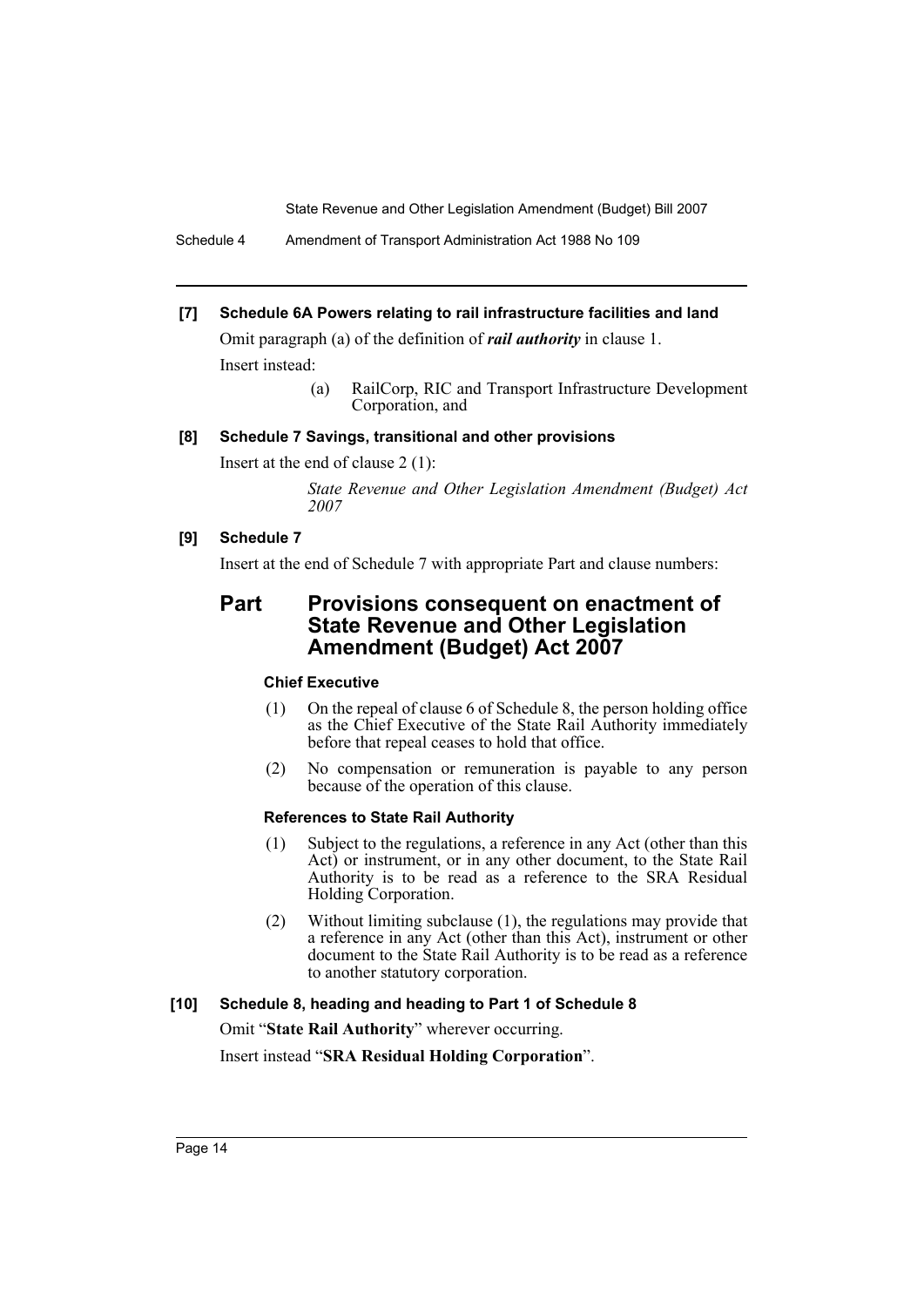Amendment of Transport Administration Act 1988 No 109 Schedule 4

# **[11] Schedule 8, clause 1, Constitution of SRA Residual Holding Corporation**

Insert after clause 1 (1):

- (1A) On and from the commencement of this subclause:
	- (a) the corporate name of the State Rail Authority of New South Wales is changed to the State Rail Authority Residual Holding Corporation, and
	- (b) that body, for all purposes (including the rules of private international law), continues in existence under its new name so that its identity is not affected.

#### **[12] Schedule 8, clause 1 (2)**

Omit "State Rail Authority".

Insert instead "SRA Residual Holding Corporation".

#### **[13] Schedule 8, clause 1A**

Insert after clause 1:

# **1A Definitions**

In this Schedule:

*liabilities* means any liabilities, debts or obligations (whether present or future and whether vested or contingent).

*special lease* means any lease or sublease, or any associated contract or arrangement, under which the SRA Residual Holding Corporation has rights or liabilities and which is declared by the Treasurer, by order, to be a special lease for the purposes of this Schedule.

# **[14] Schedule 8, clause 2, Objectives of SRA Residual Holding Corporation**

Omit "State Rail Authority".

Insert instead "SRA Residual Holding Corporation".

#### **[15] Schedule 8, clause 3, Functions of SRA Residual Holding Corporation**

Omit clause 3 (1). Insert instead:

- (1) The SRA Residual Holding Corporation has the following functions:
	- (a) such functions as may be necessary or convenient to enable it to exercise its rights and discharge its obligations under or in connection with a special lease or any sublease or sub-sublease of the property to which a special lease applies,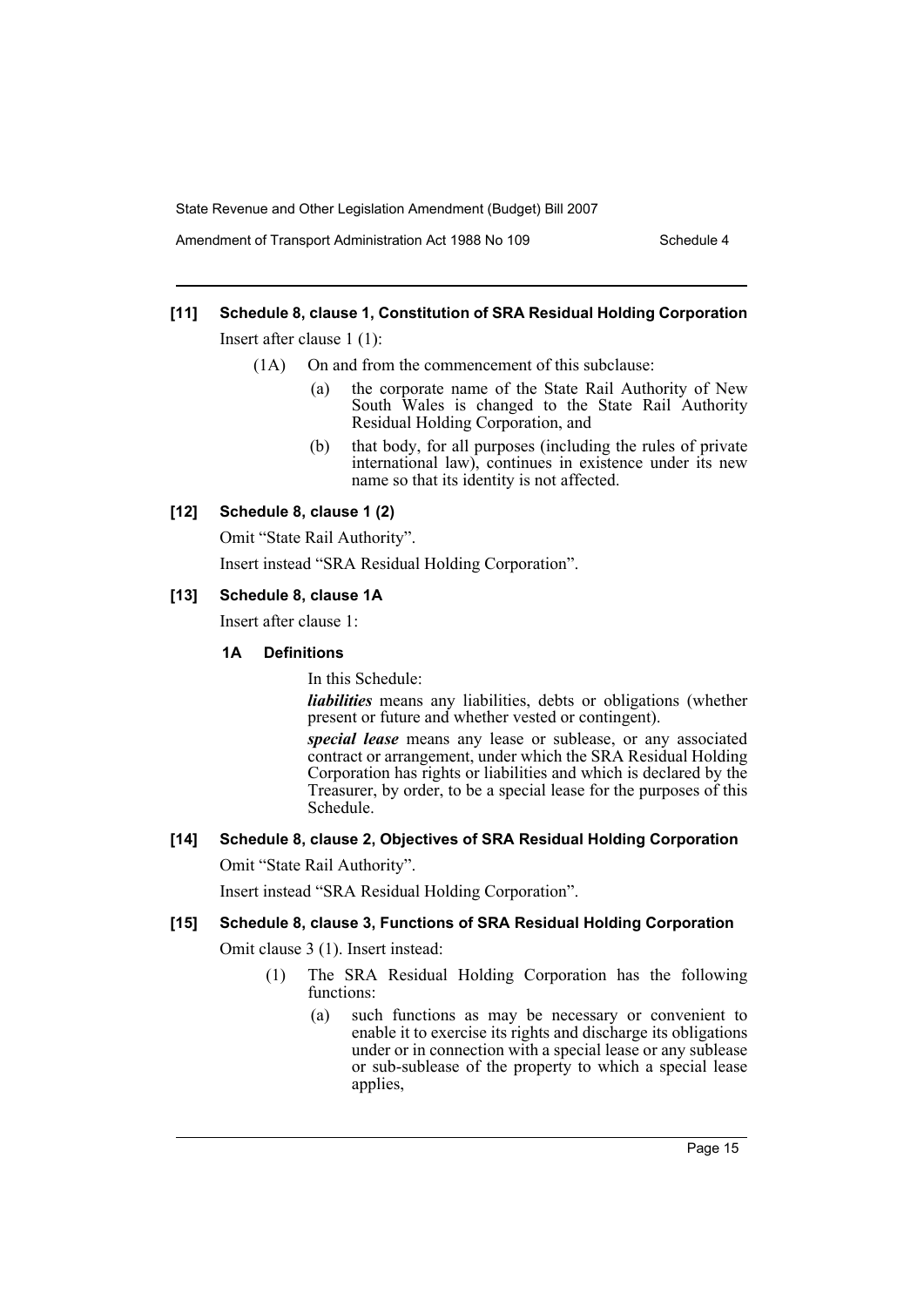Schedule 4 Amendment of Transport Administration Act 1988 No 109

- (b) to acquire any or all of the property the subject of a special lease or any other property that it is necessary or convenient for the Corporation to acquire in connection with the exercise of the Corporation's functions in relation to a special lease,
- (c) any other functions conferred or imposed on it by or under this or any other Act.
- (1A) The SRA Residual Holding Corporation may do any thing that is supplemental or incidental to the exercise of its functions.

#### **[16] Schedule 8, clause 3 (2)**

Omit "State Rail Authority".

Insert instead "SRA Residual Holding Corporation".

#### **[17] Schedule 8, clause 4**

Omit the clause. Insert instead:

#### **4 Disposal of property**

- (1) The SRA Residual Holding Corporation may sell, lease or otherwise dispose of any of its property.
- (2) Despite subclause (1), the SRA Residual Holding Corporation may not transfer, novate or otherwise dispose of any rights or liabilities under any special lease unless the Treasurer has determined that the disposal will not breach any term of any special lease or the disposal is required by a term of a special lease.

# **[18] Schedule 8, Part 2, heading**

Omit "**State Rail Authority**".

Insert instead "**SRA Residual Holding Corporation**".

#### **[19] Schedule 8, clauses 5–7**

Omit the clauses.

#### **[20] Schedule 8, clause 8**

Omit the clause. Insert instead:

#### **8 Treasurer to manage and control affairs of SRA Residual Holding Corporation**

(1) The affairs of the SRA Residual Holding Corporation are to be managed and controlled by the Treasurer.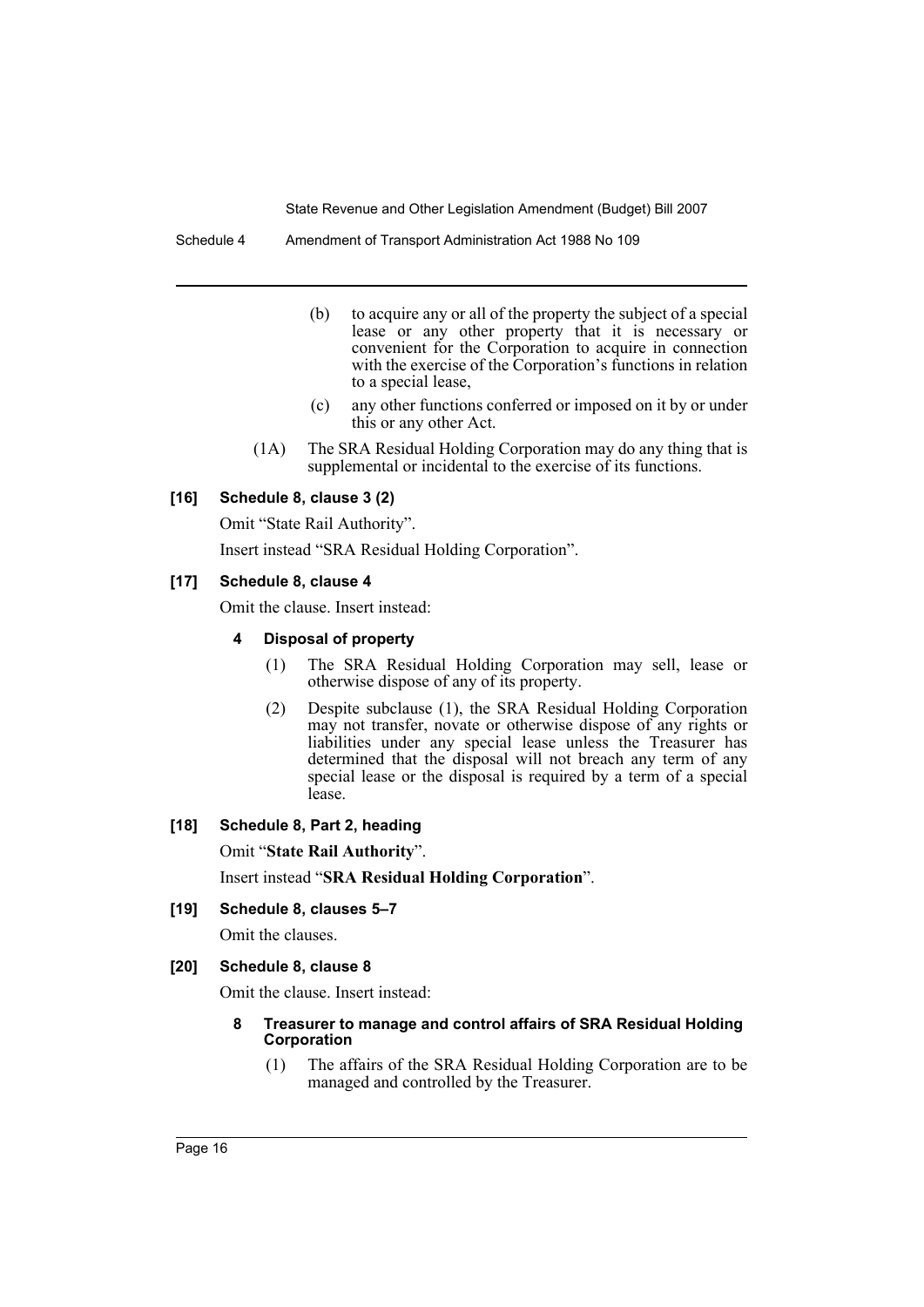Amendment of Transport Administration Act 1988 No 109 Schedule 4

(2) Any act, matter or thing done in the name of, or on behalf of, the SRA Residual Holding Corporation by the Treasurer is taken to have been done by the Corporation.

#### **[21] Schedule 8, clause 9**

Omit the clause.

#### **[22] Schedule 8, clause 10**

Omit the clause. Insert instead:

#### **10 Delegation of functions of SRA Residual Holding Corporation**

- (1) The SRA Residual Holding Corporation may delegate to any person any of the functions of the Corporation, other than this power of delegation.
- (2) A delegate may sub-delegate to an authorised person any function delegated by the SRA Residual Holding Corporation if the delegate is authorised in writing to do so by the Corporation.
- (3) In this clause, *authorised person* means:
	- (a) a member of staff of the SRA Residual Holding Corporation, or
	- (b) a person of a class prescribed by the regulations or approved by the Treasurer.

#### **[23] Schedule 8, clauses 11 and 12**

Omit the clauses. Insert instead:

#### **11 Staff of SRA Residual Holding Corporation**

- (1) The SRA Residual Holding Corporation may arrange for the use of the services of any staff or facilities of any government department or public authority, including the staff or facilities of RailCorp, RIC or the New South Wales Treasury Corporation.
- (2) A person whose services are made use of by the SRA Residual Holding Corporation under subclause (1) is taken to be a member of staff of the Corporation.
- (3) Without limiting subclause (1), the SRA Residual Holding Corporation may appoint any such person to a position with the Corporation that is designated by the Corporation and may remove the person from that designated position at any time.

#### **[24] Schedule 8, clauses 13–15 and 17**

Omit the clauses.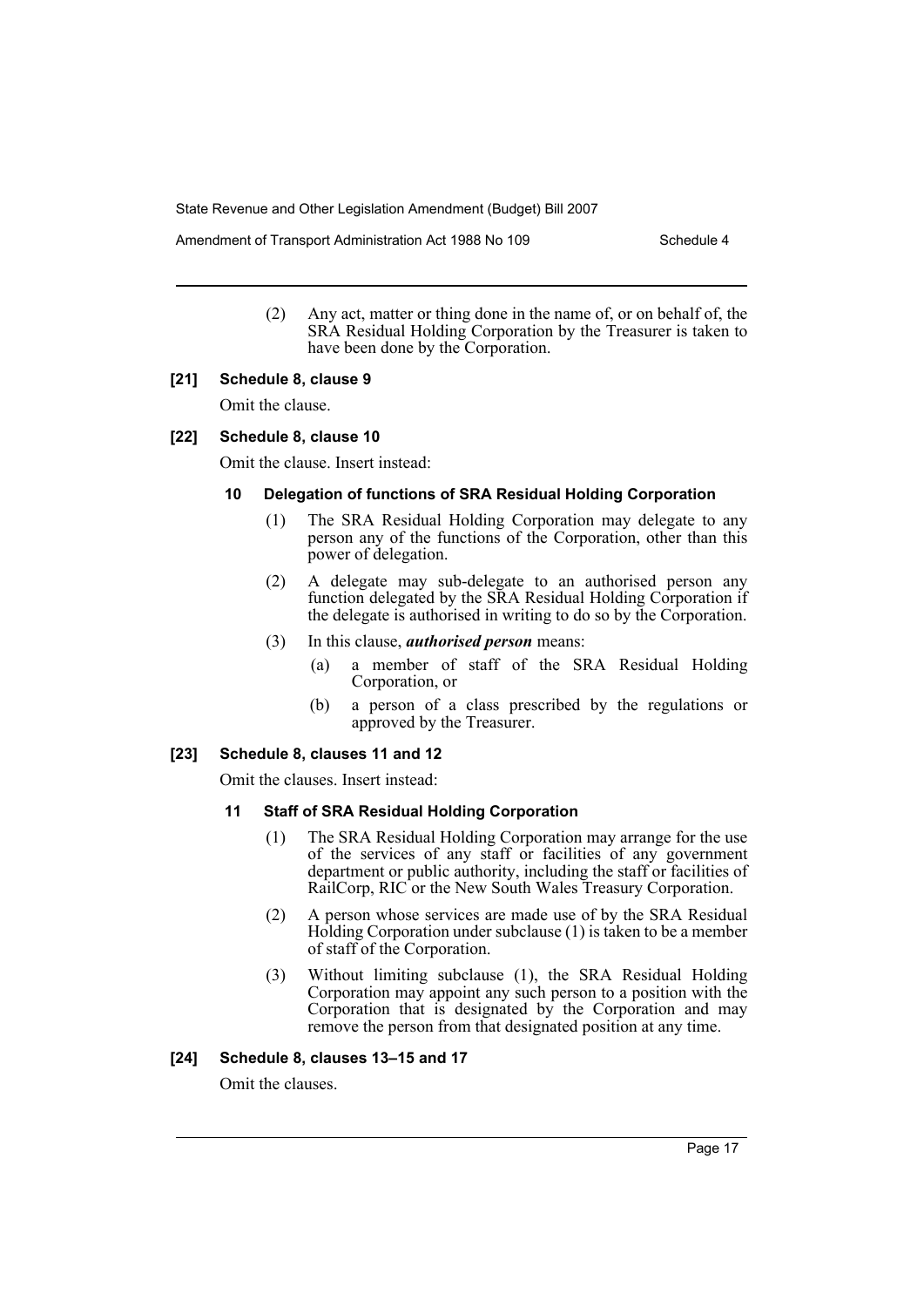Schedule 4 Amendment of Transport Administration Act 1988 No 109

#### **[25] Schedule 8, clause 16**

Omit "State Rail Authority".

Insert instead "SRA Residual Holding Corporation".

#### **[26] Schedule 8, clause 18**

Omit the clause. Insert instead:

#### **18 Seal**

The seal of the SRA Residual Holding Corporation is to be kept by the Treasurer and affixed to a document only:

- (a) in the presence of the Treasurer or a member of staff of the Corporation authorised by the Treasurer, and
- (b) with an attestation by the signature of the Treasurer or that member of staff of the fact of the affixing of the seal.

#### **[27] Schedule 8, clause 18A**

Omit the clause.

#### **[28] Schedule 8, clause 19 Dissolution of SRA Residual Holding Corporation and subsidiaries**

Omit "State Rail Authority" wherever occurring.

Insert instead "SRA Residual Holding Corporation".

#### **[29] Schedule 8, clause 19 (1A)**

Insert after clause 19 (1):

(1A) A proclamation may not be made under subclause (1) unless the Treasurer has certified that the dissolution of the SRA Residual Holding Corporation will not result in a breach of any term of a special lease.

#### **[30] Schedule 8, clause 19 (2) and (5)**

Omit "the Authority" wherever occurring.

Insert instead "the Corporation".

#### **[31] Schedule 8, clause 19 (3)**

Insert "except that, in so applying those provisions, a reference to the Minister is to be read as a reference to the Treasurer" after "rail authority".

#### **[32] Schedule 8, clause 19 (4)**

Omit the subclause.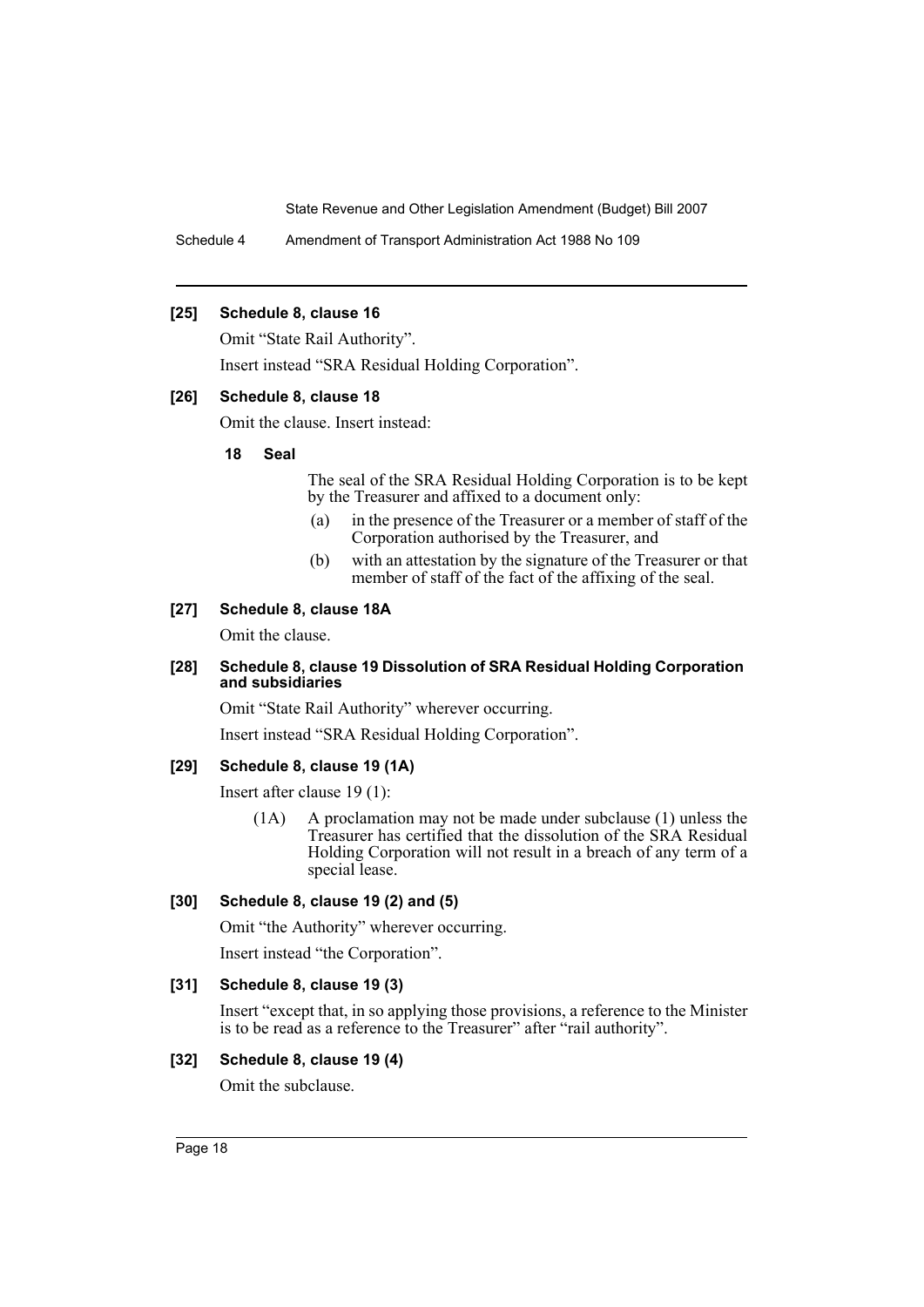Amendment of Transport Administration Act 1988 No 109 Schedule 4

# **[33] Schedule 8, clause 20**

Omit the clause.

- **[34] Schedule 8, clause 21 References to SRA Residual Holding Corporation** Omit "State Rail Authority" wherever occurring. Insert instead "SRA Residual Holding Corporation".
- **[35] Schedule 8, clause 22 Previous transfer of assets, rights and liabilities of SRA Residual Holding Corporation**

Omit "State Rail Authority" wherever occurring. Insert instead "SRA Residual Holding Corporation".

**[36] Schedule 8, clause 23 Previous transfer of staff of SRA Residual Holding Corporation**

Omit "State Rail Authority" wherever occurring. Insert instead "SRA Residual Holding Corporation".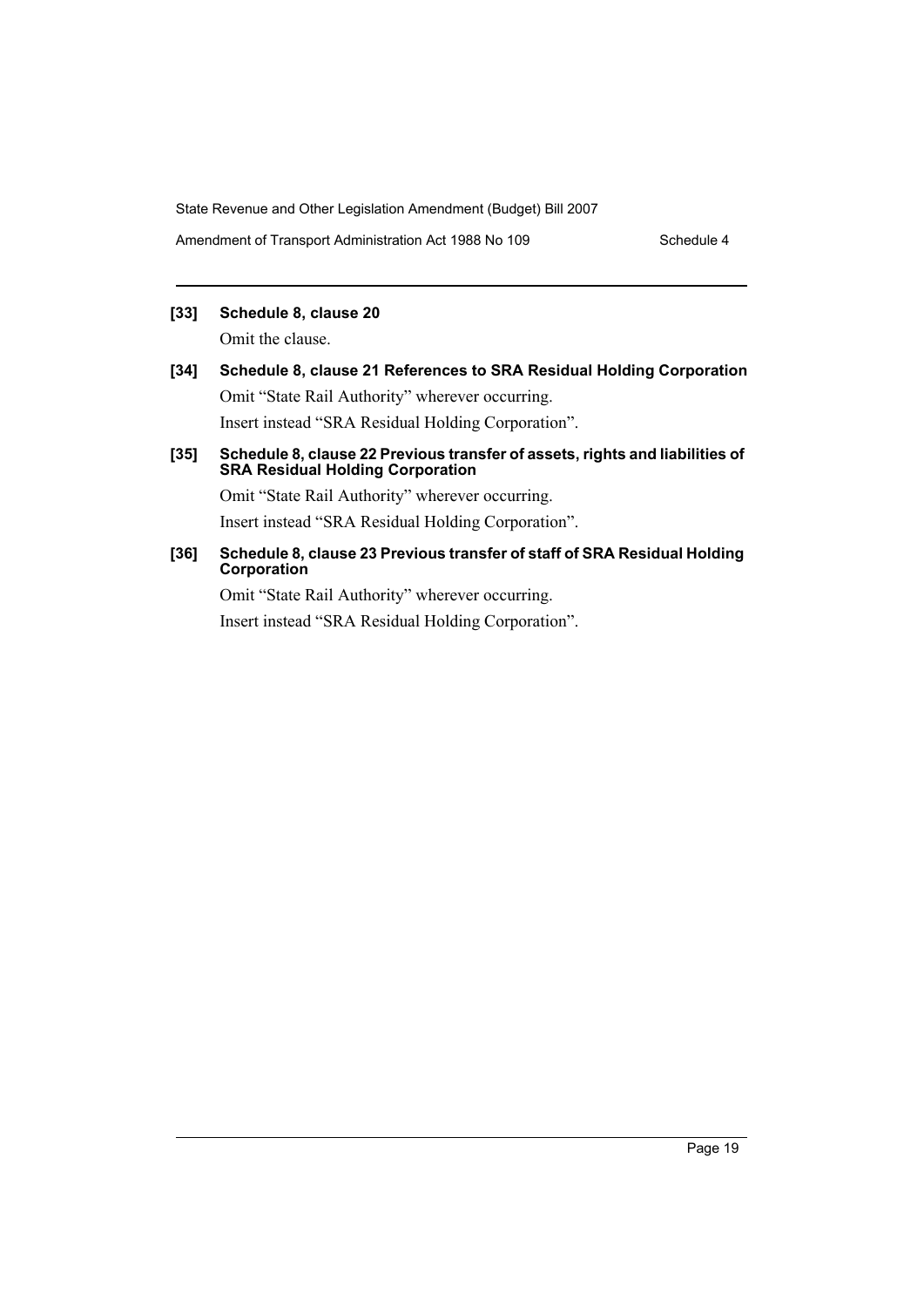Schedule 5 Amendment of other Acts

# <span id="page-20-0"></span>**Schedule 5 Amendment of other Acts**

(Section 3)

# **5.1 Bennelong Point (Parking Station) Act 1985 No 189**

# **Schedule 2 Description of land**

Omit "the State Rail Authority". Insert instead "RailCorp".

# **5.2 Electricity Supply Act 1995 No 94**

# **Dictionary**

Omit ", Rail Infrastructure Corporation or the State Rail Authority" from the definition of *rail network electricity system*.

Insert instead "or Rail Infrastructure Corporation".

# **5.3 First State Superannuation Act 1992 No 100**

# **Schedule 1 Employers**

Omit "State Rail Authority of New South Wales".

# **5.4 Glenreagh to Dorrigo Railway (Closure) Act 1993 No 65**

# **[1] Long title**

Omit "the State Rail Authority".

Insert instead "the Rail Infrastructure Corporation".

# **[2] Section 3 Definitions**

Omit the definition of *Authority*. Insert instead:

*Corporation* means the Rail Infrastructure Corporation constituted under the *Transport Administration Act 1988*.

# **[3] Sections 4 (1), 5, 6, 7 (1) and 8**

Omit "Authority" wherever occurring. Insert instead "Corporation".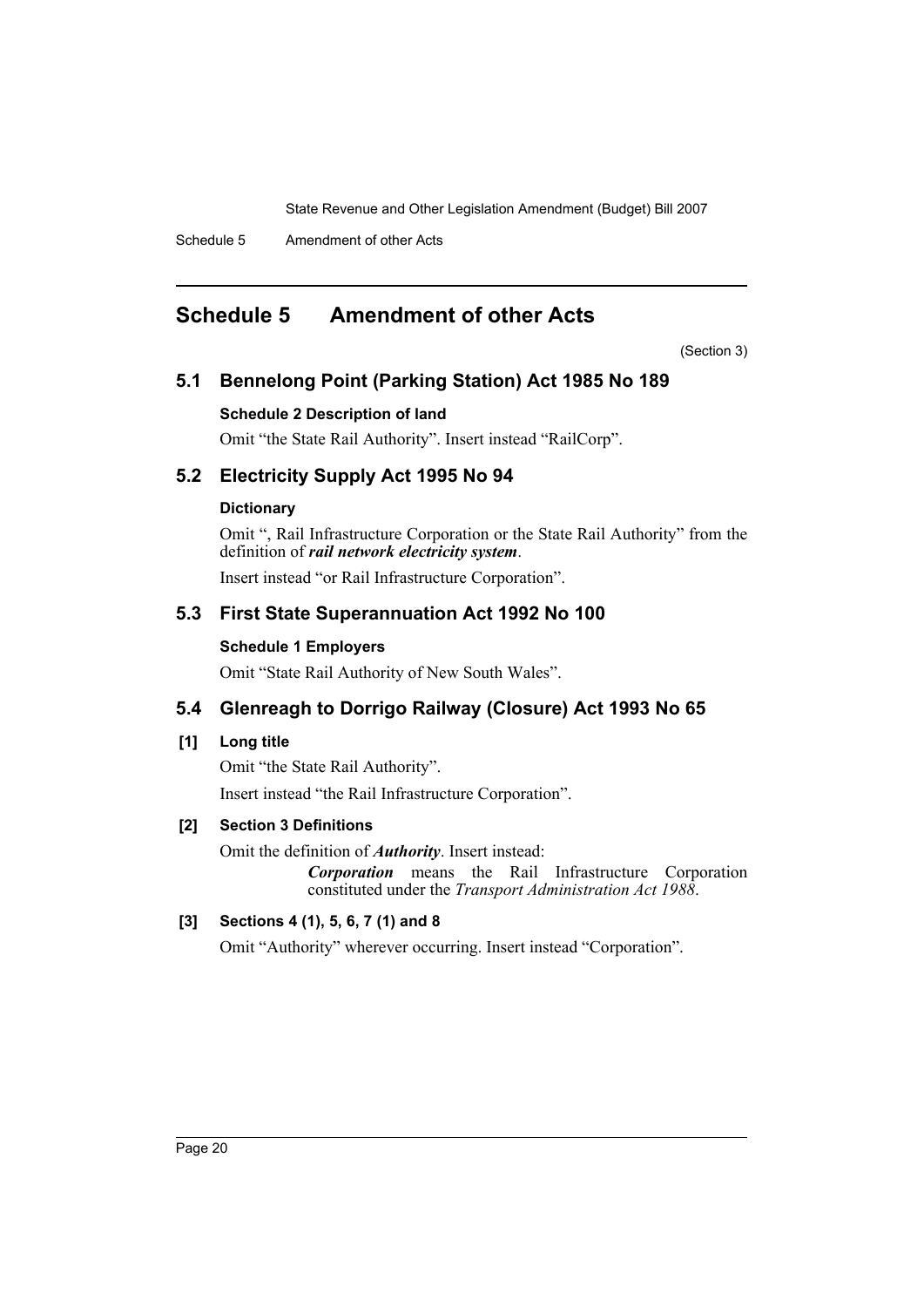Amendment of other Acts Schedule 5 and the Schedule 5 and the Schedule 5 and the Schedule 5 and the Schedule 5

# **5.5 Local Government Act 1993 No 30**

#### **[1] Chapter 15, Part 8, Division 2, Note**

Omit "the State Rail Authority".

Insert instead "the State Rail Authority Residual Holding Corporation".

# **[2] Section 600 Rebates in respect of certain land vested in public bodies**

Omit "the State Rail Authority" from the definition of *public body* in section 600 (9).

Insert instead "the State Rail Authority Residual Holding Corporation Corporation".

# **5.6 New South Wales Retirement Benefits Act 1972 No 70**

# **[1] Schedule 2**

Omit the matter relating to the State Rail Authority. Insert instead:

Rail Corporation All persons employed by the Corporation

# **[2] Schedule 2A Persons employed on a part-time basis**

Omit "the State Rail Authority" wherever occurring in clauses 7 and 8. Insert instead "Rail Corporation".

# **5.7 Pipelines Act 1967 No 90**

#### **Section 3 Definitions**

Omit "State Rail Authority of New South Wales," from paragraph (a) of the definition of *public authority* in section 3 (1).

# **5.8 Public Authorities Superannuation Act 1985 No 41**

# **Schedule 3 Employers**

Omit "The State Rail Authority." from Part 1.

# **5.9 Public Finance and Audit Act 1983 No 152**

# **Schedule 2 Statutory bodies**

Omit "State Rail Authority of New South Wales". Insert instead "State Rail Authority Residual Holding Corporation".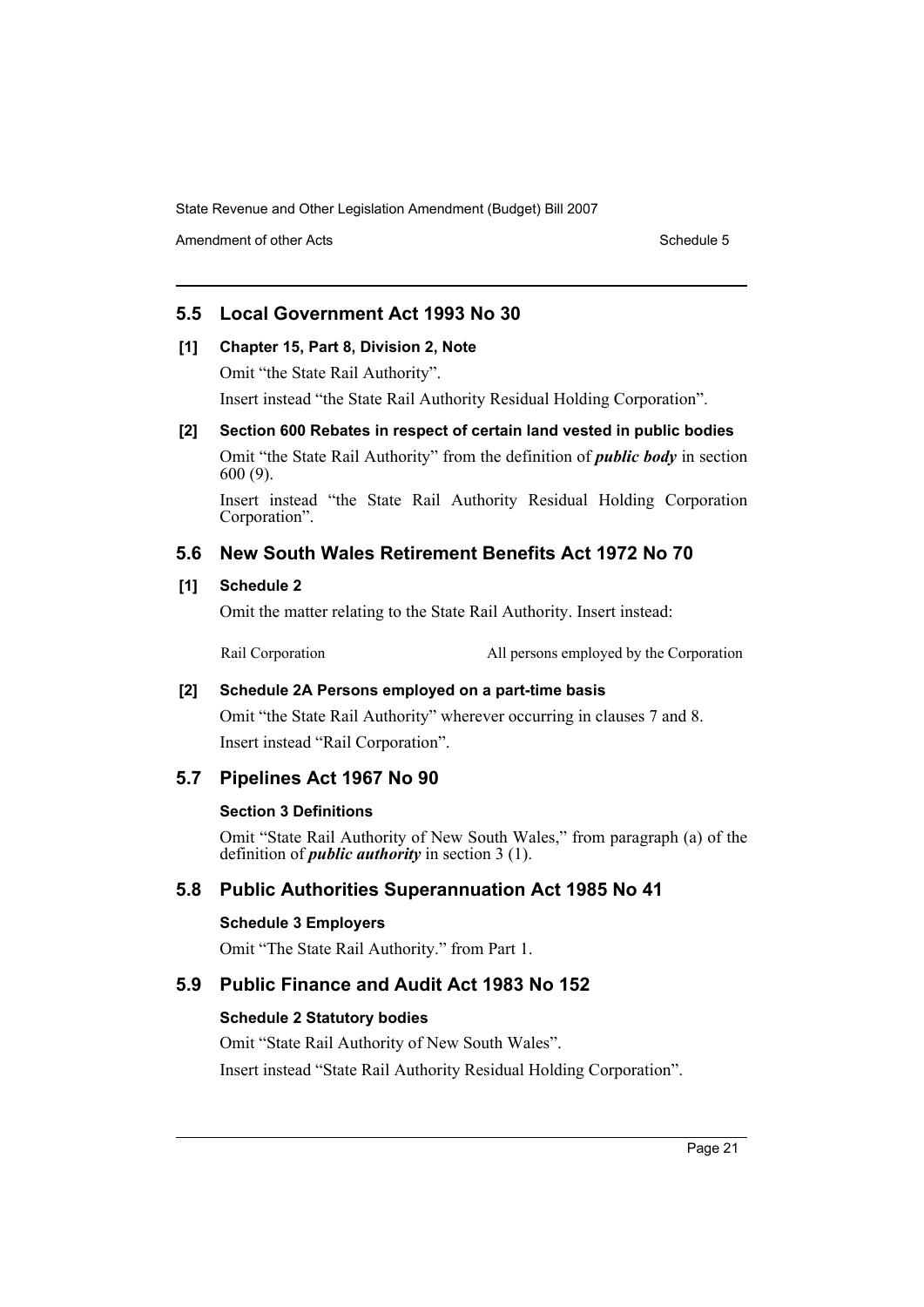# **5.10 Public Sector Employment and Management Act 2002 No 43**

- **[1] Schedule 2 Executive positions (other than non-statutory SES positions)** Omit "Chief Executive of the State Rail Authority" from Part 2.
- **[2] Schedule 4 Savings, transitional and other provisions** Omit "the State Rail Authority" from clause 23 (1) (a). Insert instead "the State Rail Authority Residual Holding Corporation".

#### **[3] Schedule 4, clause 23 (1) (a)**

Omit "that Authority". Insert instead "that Corporation".

#### **5.11 Rural Fires Act 1997 No 65**

**[1] Section 27 Permission of RailCorp, RIC or TIDC required** Omit "the State Rail Authority,".

#### **[2] Section 100A Definitions**

Omit "the State Rail Authority," from paragraph (c) of the definition of *managed land* in section 100A (1).

#### **[3] Dictionary**

Omit "the State Rail Authority," from paragraph (c) of the definition of *managed land*.

# **5.12 State Authorities Non-contributory Superannuation Act 1987 No 212**

#### **Schedule 1 Employers**

Omit "State Rail Authority of New South Wales" from Part 1.

# **5.13 State Authorities Superannuation Act 1987 No 211**

#### **Schedule 1 Employers**

Omit "State Rail Authority of New South Wales" from Part 1.